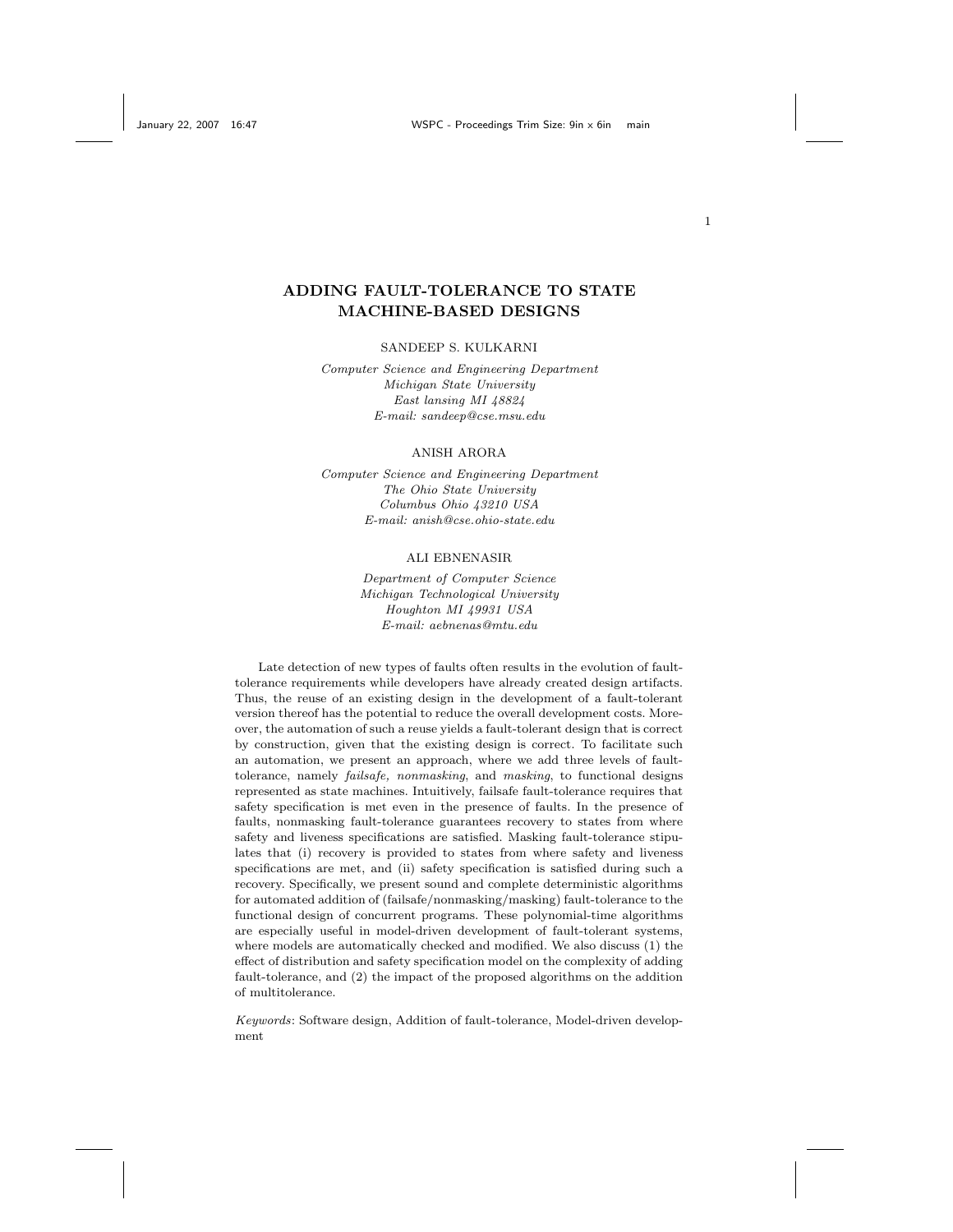# **1. Introduction**

We focus our attention on the problem of *redesign for fault-tolerance* where new fault-tolerance requirements arise while developers have already created some design artifacts that meet functional properties. To address this problem, we propose an approach for automated addition of fault-tolerance concerns to an existing design represented as a state machine. Such an automated addition of fault-tolerance is especially useful as it has the potential to reuse the existing design of a program while generating a fault-tolerant version thereof. More importantly, if the existing design is correct with respect to its specification, then the automatically generated fault-tolerant design will also be correct by construction.

Existing automated techniques<sup> $1-7$ </sup> for the synthesis of fault-tolerant designs mostly focus on generating a design from a satisfiability proof of its specification (i.e., specification-based approach). For example, Attie and Arora and  $Emerson<sup>1</sup>$  present a specification-based approach for synthesizing fault-tolerant programs from their temporal logic specification. In the synthesis of reactive programs,  $2.7$  the program/environment interaction model is based on two-player games where players take turn in making moves and one player can only affect the state of the other player through specific interface variables. Instead, in the context of adding fault-tolerance properties, faults may perturb the state of programs to any state.

We present efficient algorithms for adding fault-tolerance to a given fault-intolerant design of a concurrent program in such a way that the addition is done *solely* for the purpose of dealing with faults; i.e., we do not introduce new ways to satisfy the specification *in the absence of faults*. While our previous work<sup>8–10</sup> on *manual* design has shown that transforming a fault-intolerant design into a fault-tolerant design is possible and desirable, we expect that an *automated* algorithm will further help in adding fault-tolerance to existing designs. More specifically, such an automated algorithm will obviate the need for constructing the proof of correctness of the synthesized fault-tolerant design, which is often supported by theorem proving or model checking methods.<sup>11</sup> This advantage is especially useful when designing fault-tolerant concurrent (respectively, distributed) programs as it is well-understood that manually constructing proofs of correctness for such programs is hard. Next, we layout the context in which we model programs, specifications and levels of fault-tolerance.

**The choice of computation model.** If we consider a very general model of computation, e.g., processes that communicate via messages with unbounded message queues, then adding fault-tolerance becomes undecid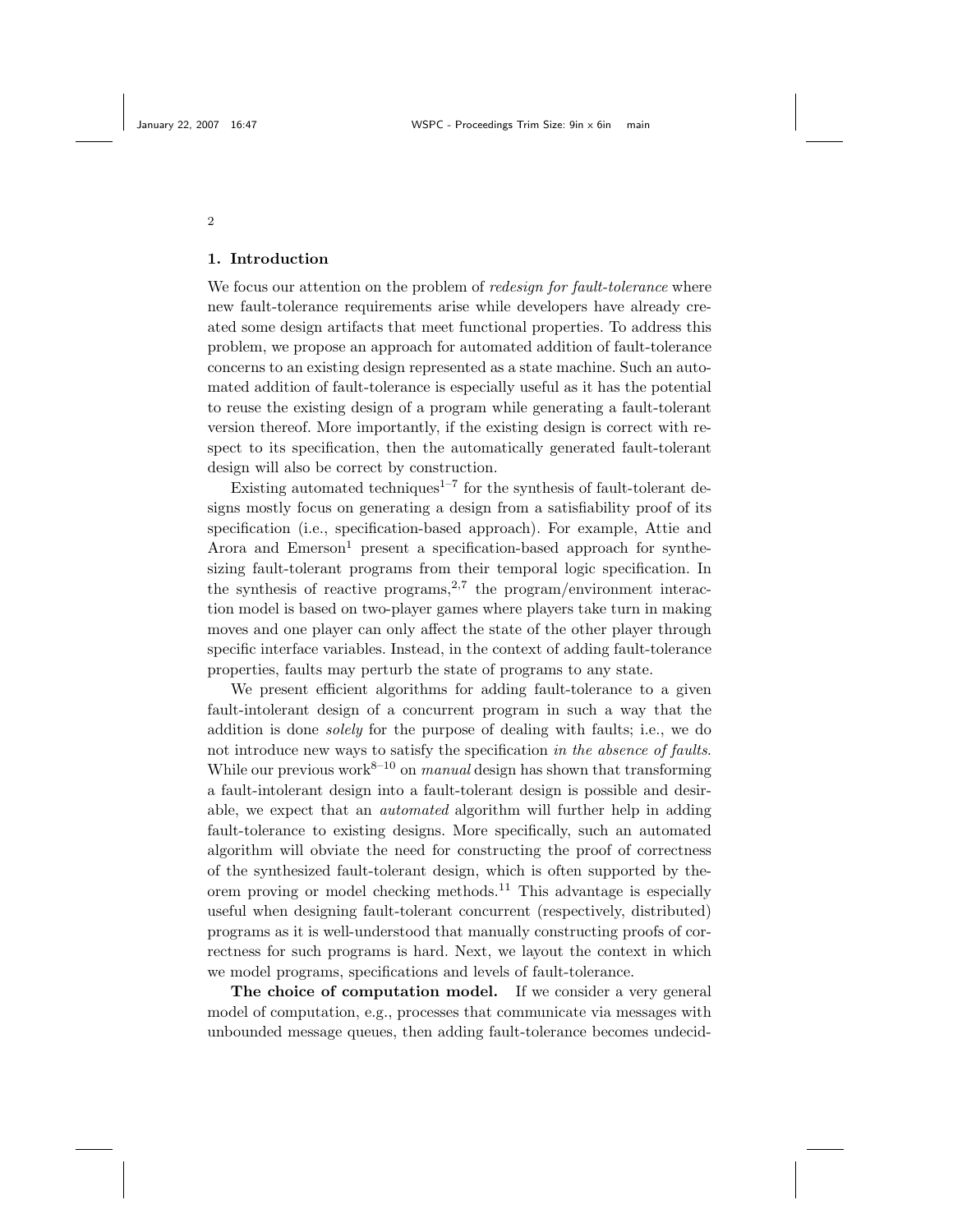able.<sup>12</sup> Hence, we need to consider simpler models of computation where the complexity of the addition problem is manageable. We consider a *high atomicity model* of computation, where a program can read and write all its variables in an atomic step. In other words, the high atomicity model allows the program to perform operations such as 'test-and-set' over program variables.

**The choice of safety specification model.** Intuitively, a safety specification stipulates that nothing bad ever happens in program computations. We model a safety specification as a set of *bad* transitions that must not occur in program computations. Our *bad transitions* (BT) model is a restricted version of Alpern and Schneider's<sup>13</sup> model of safety specifications, where one represents safety by a set of finite *sequences* of transitions that must not occur in program computations. We adopt the BT model for specifying the safety specification of programs since (i) the complexity of adding fault-tolerance will significantly increase to the class of NP-hard problems if one uses Alpern and Schneider's general model of safety specifications,  $^{14}$  and (ii) the BT model is sufficiently expressive for specifying the safety of a wide range of practical problems as we have already synthesized several fault-tolerant designs for industrial applications (e.g., altitude switch controller, cruise control, and token ring<sup>15</sup>) using the BT model.

**Levels of fault-tolerance.** The level of fault-tolerance identifies the extent to which the original specification is satisfied when faults occur. Although one could consider arbitrary levels of fault-tolerance, experience shows that for most programs, the fault-tolerance level falls into one of the three levels, *failsafe, nonmasking* or *masking*. These levels are based on Alpern and Schneider's<sup>13</sup> definition where they show that a specification can be decomposed into a safety specification and a liveness specification. More specifically, these levels are based on whether the fault-tolerant program satisfies the safety specification, the liveness specification or both.

In the presence of faults, a failsafe fault-tolerant program only satisfies its safety specification. Failsafe fault-tolerance is often used in safety-critical systems. For nonmasking fault-tolerance, we observe that satisfying the liveness specification alone is not very useful as the liveness specification does not impose any restrictions on finite computations of a program. Hence, in the presence of faults, we allow safety to be violated, and when faults stop occurring, we require recovery to states from where both safety and liveness specifications are satisfied. Nonmasking fault-tolerance is often used in networking related applications (e.g., routing, spanning tree maintenance, etc.) where maintaining safety in the presence of faults is either too expen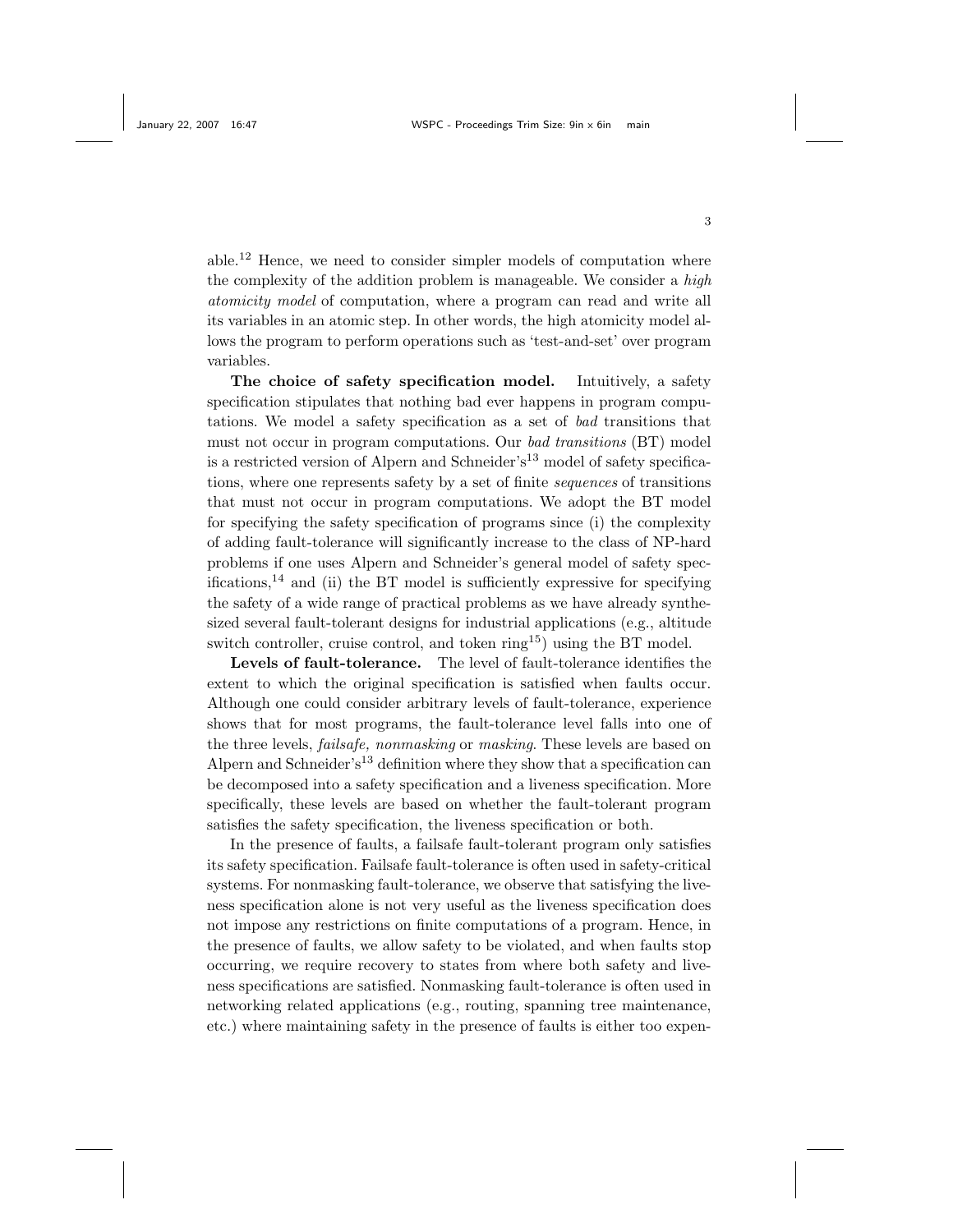sive or impossible. Finally, a masking fault-tolerant program guarantees to (i) recover to states from where both safety and liveness specifications are satisfied, and (ii) satisfy its safety specification during such a recovery. Masking fault-tolerance is the ideal level of fault-tolerance and it is used in database applications as well as in several problems (e.g., leader election, mutual exclusion, etc.) in distributed systems.

**Contributions of the chapter.** The main contributions of this chapter are as follows: We present sound and complete algorithms that solve the problem of adding failsafe/nonmasking/masking fault-tolerance to state machine-based designs of programs. The complexity of our approach is polynomial in the state space of the fault-intolerant design (see Sections 4, 5 and 6). Moreover, we discuss the role of our proposed algorithms in (i) adding fault-tolerance to the design of distributed programs, (ii) developing a software tool for adding fault-tolerance during model-driven development of software systems, and (iii) adding *multitolerance* to program designs, where a multitolerant program is subject to multiple types of faults and provides different levels of fault-tolerance corresponding to each fault-type.

**Organization of this chapter.** This chapter is organized as follows: We provide the definitions of a program design, specifications, faults, and fault-tolerance in Section 2. Using these definitions, we state the addition problem in Section 3. In Section 4, we show how to add failsafe fault-tolerance to fault-intolerant designs. In Section 5, we present an algorithm for adding nonmasking fault-tolerance to fault-intolerant designs. Subsequently, in Section 6, we solve the problem of adding masking faulttolerance. We demonstrate our algorithms for adding fault-tolerance to the program of a parking lot gate controller. In Section 7, we discuss related work. In Section 8, we give an overview of the current results and open problems regarding automatic addition of fault-tolerance. Finally, we make concluding remarks in Section 9.

## **2. Preliminaries**

In this section, for the sake of completeness, we recall the definitions of a program design, problem specifications, faults, and fault-tolerance. The design of a program is defined in terms of its state space and its transitions. Hereafter, we use the terms design and program interchangeably as we use finite state machines to represent the design of a program. The definition of specifications is adapted from Alpern and Schneider.<sup>13</sup> The definitions of faults and fault-tolerance are due to Arora and Gouda<sup>16</sup> and Arora and Kulkarni.<sup>8</sup>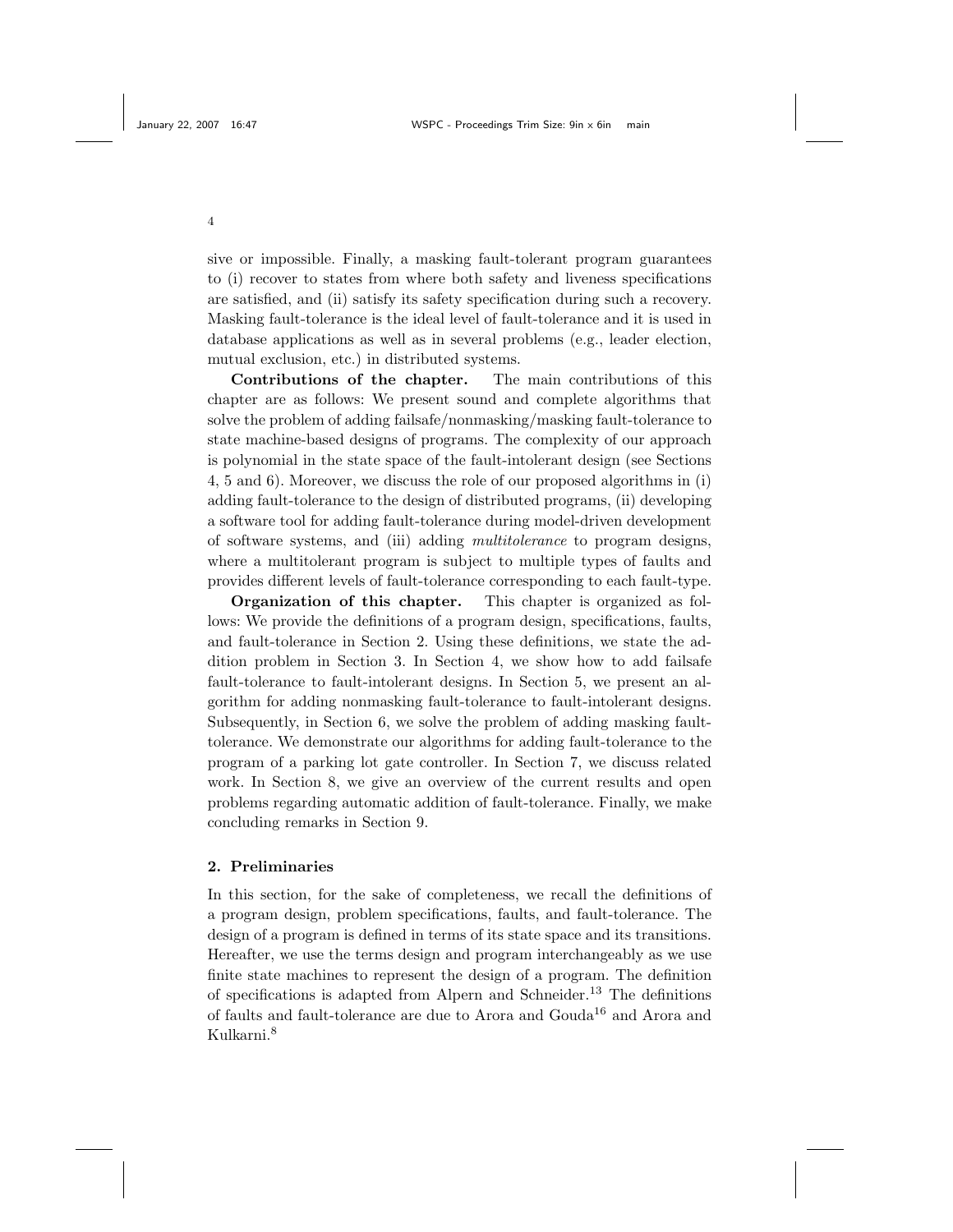## **2.1.** *Program Design Model*

A program *p* (denoted  $p = \langle S_p, \delta_p \rangle$ ) is specified by a finite state space,  $S_p$ , and a set of transitions,  $\delta_p$ , where  $\delta_p$  is a subset of  $S_p \times S_p$ . A state predicate of *p* is any subset of *Sp*. A state predicate *S* is closed in the program *p* iff (if and only if) the condition  $(\forall s_0, s_1$  ::  $(((s_0, s_1) \in \delta_p) \land (s_0 \in S)) \Rightarrow (s_1 \in S)$  holds. A sequence of states,  $\sigma = \langle s_0, s_1, \ldots \rangle$  with  $len(\sigma)$  states, is a computation of *p* iff the following two conditions are satisfied: (1)  $\forall j : 0 \lt j \lt len(\sigma)$ :  $(s_{j-1}, s_j) \in \delta_p$ , and (2) if  $\sigma$  is finite and terminates in state  $s_l$  then there does not exist state *s* such that  $(s_l, s) \in \delta_p$ . A sequence of states,  $\langle s_0, s_1, ..., s_n \rangle$ , is a computation prefix of *p* iff  $\forall j : 0 < j \leq n : (s_{j-1}, s_j) \in \delta_p$ , i.e., a computation prefix need not be maximal.

The projection of program *p* on state predicate *S*, denoted as *p|S*, is the program  $\langle S_p, \{(s_0, s_1) : (s_0, s_1) \in \delta_p \land s_0, s_1 \in S\} \rangle$ . In other words,  $p|S$ consists of transitions of *p* that start in *S* and end in *S*.

*Notation.* When it is clear from the context, we use p and  $\delta_p$  interchangeably. For example, a state predicate *S* is closed in *p* iff *S* is closed in *δ*<sup>*p*</sup>. We also say that a state predicate *S* is true in a state *s* iff *s* ∈ *S*.

# **2.2.** *Specifications and Correctness Criteria for Functional Designs*

A *specification* is a set of infinite sequences of states that is *suffix closed* and *fusion closed*. *Suffix closure* of the set means that if a state sequence  $\sigma = \langle s_0, s_1, \ldots \rangle$  is in that set then so are all the suffixes of  $\sigma$ , where a suffix of  $\sigma$  is a sequence  $\langle s_i, s_{i+1}, \ldots \rangle$  for some finite *i* such that  $i \geq 0$ . Fusion *closure* of the set means that if state sequences  $\langle \alpha, x, \gamma \rangle$  and  $\langle \beta, x, \delta \rangle$  are in that set then so are the state sequences  $\langle \alpha, x, \delta \rangle$  and  $\langle \beta, x, \gamma \rangle$ , where  $\alpha$  and  $\beta$ are finite prefixes of state sequences,  $\gamma$  and  $\delta$  are suffixes of state sequences, and *x* is a program state. Intuitively, fusion closure of the specification means that a design that implements the specification must execute its next transition only based on its current state; i.e., the history of a computation does not affect the next move of the program.

Following Alpern and Schneider, $^{13}$  we rewrite the specification as the intersection of a *safety specification* and a *liveness specification*. For our addition algorithms, the safety specification is specified in terms of a set of bad transitions that must not occur in program computations. That is, for program *p*, its safety specification is a subset of  $S_p \times S_p$ . A computation violates the safety specification if it contains a bad transition. A computation satisfies the safety specification if it does not violate the safety specifica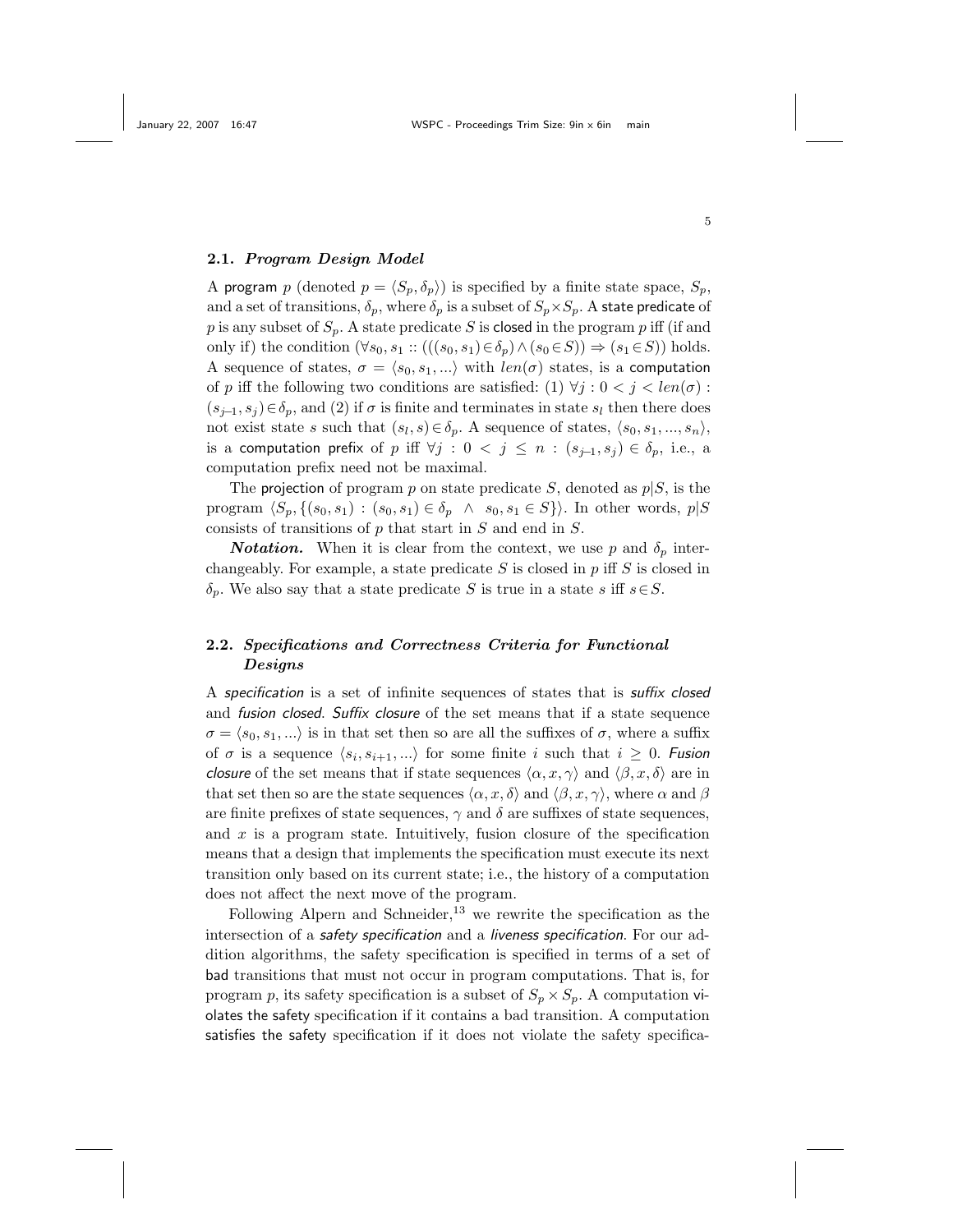tion. We represent the liveness specification by a set of infinite sequences of states. A computation satisfies the liveness specification if it contains a suffix that is in the liveness specification. We show that a fault-tolerant program satisfies the liveness specification in the absence of faults iff its fault-intolerant version satisfies the liveness specification.

**Remark.** Since the specification is suffix-closed and fusion-closed, it is possible to specify a safety specification as a set of bad transitions. This result was proved earlier in<sup>10</sup> (see Page 26, Lemma 3.6 of<sup>10</sup>). Moreover, we have illustrated<sup>14</sup> that if one adopts Alpern and Schneider's general model of safety specification instead of our restricted model (i.e., the *bad transitions* model) then the complexity of adding fault-tolerance will significantly increase. Hence, for efficient synthesis, based on which tool support<sup>15</sup> can be provided, we represent safety with a set of bad transitions that must not occur in program computations.

Given a program *p*, a state predicate *S*, and a specification *spec*, we say that *p* refines spec from *S* iff (1) *S* is closed in *p*, and (2) every computation of *p* that starts in a state where *S* is true satisfies (safety and liveness of) *spec.* If *p* refines *spec* from *S* and  $S \neq \{\}$ , we say that *S* is an *invariant* of *p* for *spec*.

For a finite sequence (of states)  $\alpha$ , we say that  $\alpha$  *maintains spec* iff there exists a sequence of states  $\beta$  such that  $\alpha\beta \in spec$ . Likewise, we say that *α violates spec* iff it is not the case that *α* maintains *spec*. We say that *p* maintains *spec* from *S* iff *S* is closed in *p* and every computation prefix of *p* that starts in a state in *S* maintains *spec*.

*Notation.* Let *spec* be a specification. We use the term *safety of spec* to mean the smallest safety specification that includes *spec*. Also, whenever the specification is clear from the context, we will omit it; thus, *S is an invariant of p* abbreviates *S is an invariant of p for* spec.

## **2.3.** *Faults*

We systematically represent the faults that perturb a program by a set of transitions in program state space. We emphasize that such representation is possible notwithstanding the type of the faults (be they stuck-at, crash, fail-stop, omission, timing or Byzantine), the nature of the faults (be they permanent, transient, or intermittent), or the ability of the program to observe the effects of the faults (be they detectable or undetectable). Formally, a class of *fault f* for program *p* is a subset of  $S_p \times S_p$ . We use  $p \parallel f$  to denote the transitions obtained by taking the union of the transitions in *p* and the transitions in  $f$ . We say that a state predicate  $T$  is an  $f$ -span (read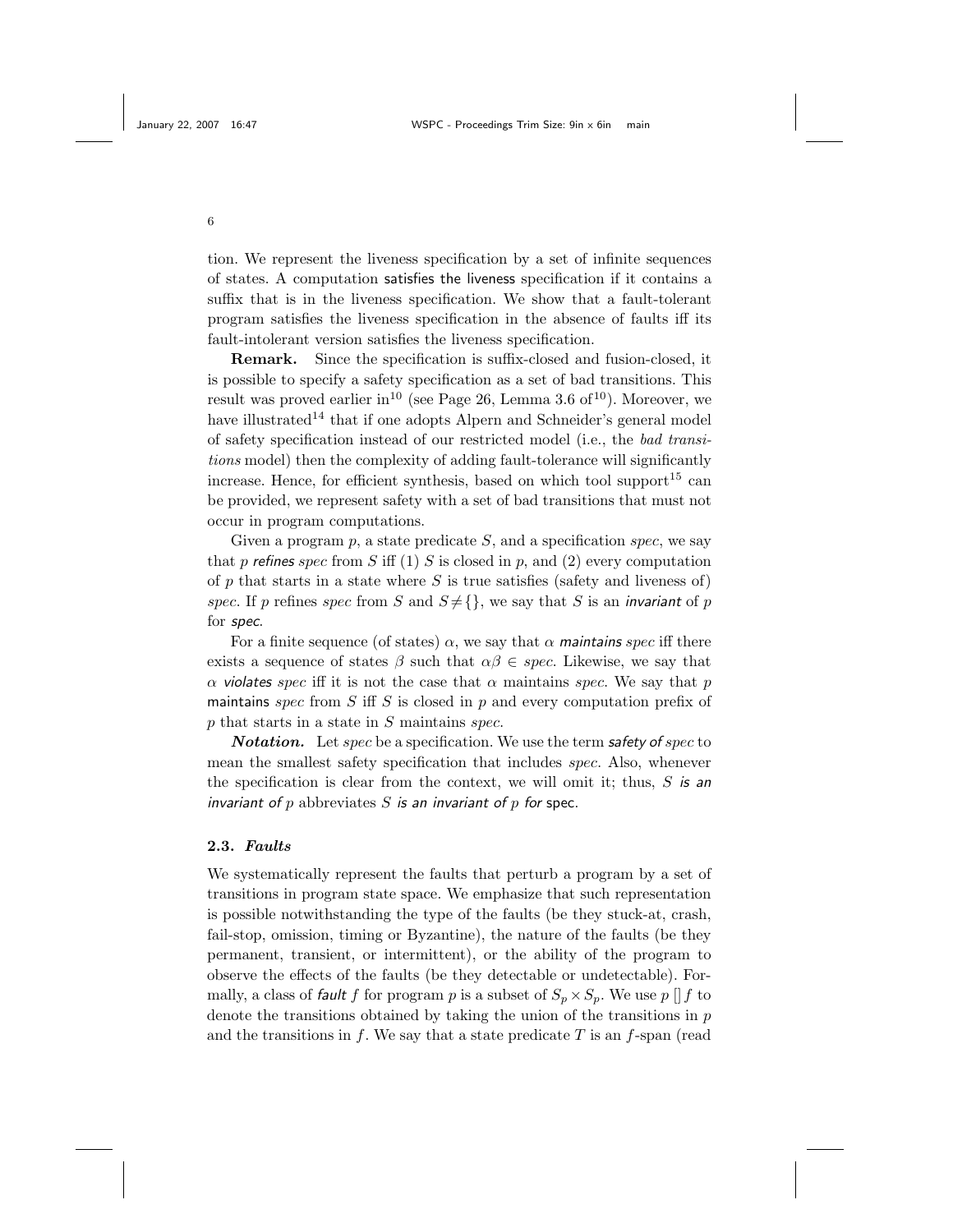as *fault-span*) of *p* from *S* iff the following two conditions are satisfied: (1)  $S \subseteq T$  and (2) *T* is closed in *p* [*f*. Thus, at each state where an invariant *S* of *p* is true, an *f*-span *T* of *p* from *S* is also true. The closure of *T* in *p* [] *f* means that if any transition in *f* (respectively, *p*) is executed in a state where *T* is true, then *T* is also true in the resulting state. It follows that for all computations of *p* that start at states where *S* is true, *T* is a boundary in the state space of  $p$  up to which (but not beyond which) the state of *p* may be perturbed by the occurrence of the transitions in *f*.

As we defined a computation of *p*, we say that a sequence of states,  $\sigma$  =  $\langle s_0, s_1, \ldots \rangle$  with  $len(\sigma)$  states, is a computation of *p* in the presence of *f* iff the following three conditions are satisfied: (1)  $\forall j : 0 < j < len(\sigma) : (s_{j-1}, s_j) \in$  $(\delta_p \cup f)$ , (2) if  $\sigma$  is finite and terminates in state  $s_l$  then there does not exist state s such that  $(s_l, s) \in \delta_p$ , and  $(3) \exists n : n \geq 0 : (\forall j : j > n : (s_{j-1}, s_j) \in \delta_p)$ . The first requirement captures that in each step, either a program transition or a fault transition is executed. The second requirement captures that faults do not have to execute; i.e., if the program reaches a state where only a fault transition can be executed, it is not required that the fault transition be executed. It follows that fault transitions cannot be used to deal with deadlocked states. Finally, the third requirement captures that the number of fault occurrences in a computation is finite. This requirement is the same as that made in previous work $16-19$  to ensure that eventually recovery can occur.

#### **2.4.** *Fault-Tolerance*

We now define what it means for a program to be fault-tolerant. We define three levels of fault-tolerance; *failsafe, nonmasking and masking*. Irrespective of the level of tolerance, in the absence of faults, a program should refine its specification from its invariant. The level of fault-tolerance characterizes the extent to which the program refines *spec* in the presence of faults. Intuitively, a failsafe fault-tolerant program ensures that in the presence of faults, the safety of *spec* is maintained. A nonmasking fault-tolerant program ensures that in the presence of faults, the program recovers to states from where *spec* is refined. A masking fault-tolerant program ensures that in the presence of faults both these properties are satisfied. Thus, we reiterate the definitions of these three levels of fault-tolerance (from  $8,16$ ) as follows:

Program *p* is *failsafe f-tolerant* to *spec* from *S* iff the following two conditions hold: (1) *p* refines *spec* from *S*, and (2) there exists *T* such that (i) *T* is an *f*-span of *p* from *S*, and (ii) *p* [] *f* maintains *spec* from *T*.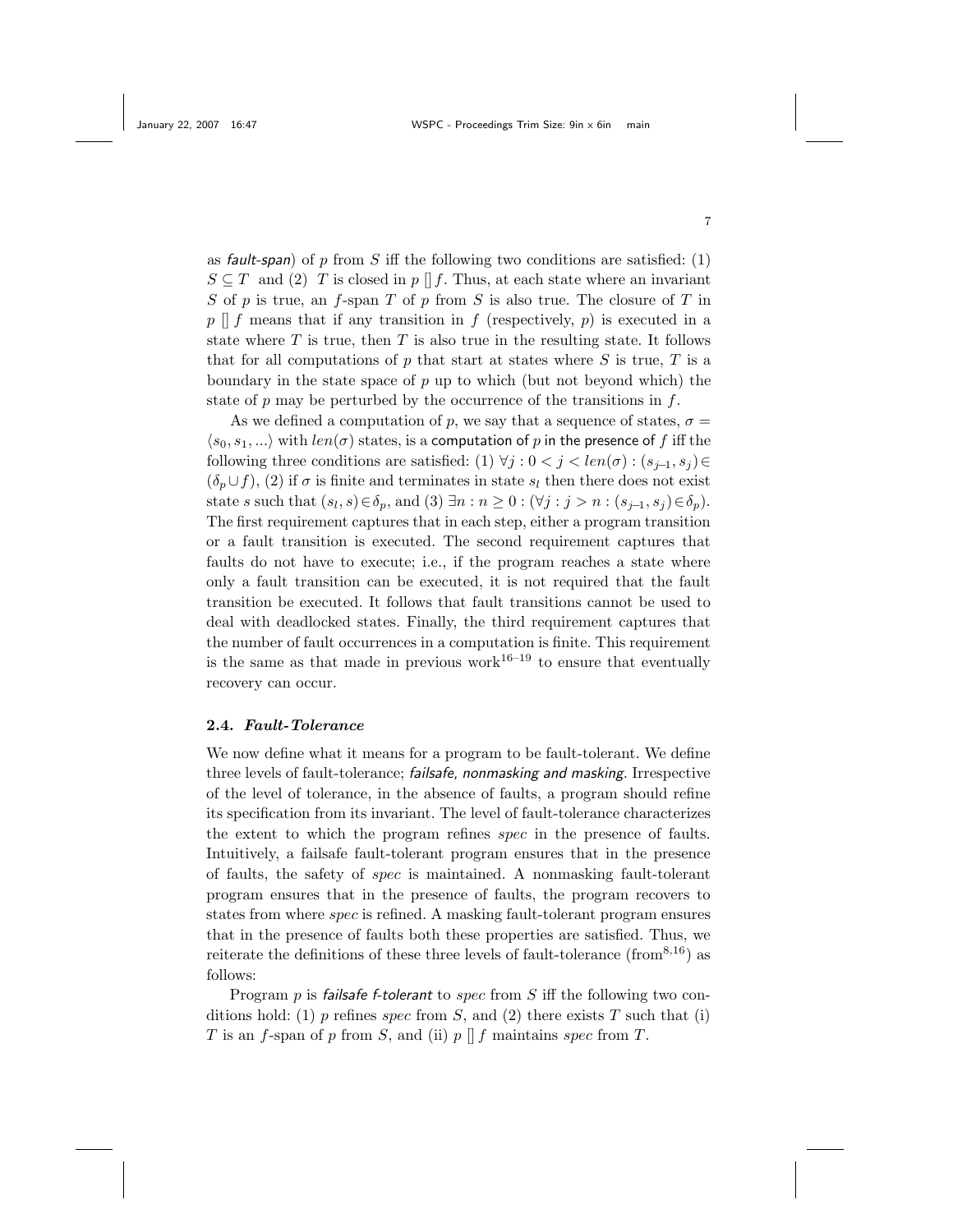Program *p* is *nonmasking f-tolerant* to *spec* from *S* iff the following two conditions hold: (1) *p* refines *spec* from *S*, and (2) there exists *T* such that (i) *T* is an *f*-span of *p* from *S*, and (ii) every computation of  $p \parallel f$  that starts from a state in *T* has a state in *S*.

Program *p* is *masking f-tolerant* to *spec* from *S* iff the following two conditions hold: (1)  $p$  refines *spec* from  $S$ , and (2) there exists  $T$  such that (i) *T* is an *f*-span of *p* from *S*; (ii)  $p \parallel f$  maintains *spec* from *T*, and (iii) every computation of  $p \parallel f$  that starts from a state in  $T$  has a state in  $S$ .

*Notation.* Henceforth, whenever the program *p* is clear from the context, we will omit it; thus, "*S* is an invariant" abbreviates "*S* is an invariant of  $p$ " and " $f$  is a fault" abbreviates " $f$  is a fault for  $p$ ". Also, whenever the specification *spec* and the invariant *S* are clear from the context, we omit them; thus, "*f*-tolerant" abbreviates "*f*-tolerant for *spec* from *S*", and so on.

## **3. Problem Statement**

In this section, we formally specify the problem of adding fault-tolerance to a fault-intolerant program, say *p*, in order to generate a fault-tolerant program, say  $p'$ . Towards this end, we first identify constraints so that  $p'$  is obtained from *p* by adding *only* fault-tolerance. Then, we discuss the soundness and the completeness issues in the context of the addition problem.

As described in Section 2, a fault-intolerant program *p* is specified in terms of its state space  $S_p$ , its transitions,  $\delta_p$ , and its invariant, *S*. The safety of specification *spec* provides a set of bad transitions that should not occur in program computations. The faults, *f*, are specified in terms of state transitions. Likewise, the fault-tolerant program  $p'$  is specified in terms of its state space  $S_p$  , its state transitions, say  $\delta'_p$ , its invariant  $S'$ , its specification *spec*, and the level of fault-tolerance it provides.

Now, we consider what it means for a fault-tolerant program  $p'$  to be *derived* from *p*. As mentioned in the introduction, our derivation is based on the premise that  $p'$  is obtained by adding fault-tolerance alone to  $p$ , i.e., we should be able to prove that  $p'$  refines *spec* from  $S'$  in the absence of faults by simply using that '*p* refines *spec* from *S*'. To precisely state this requirement, we consider the relation between  $(1)$  the invariants  $S$  and  $S'$ , and (2) the transitions  $\delta_p$  and  $\delta'_p$ .

• If *S*<sup> $\prime$ </sup> contains states that are not in *S* then, in the absence of faults,  $p'$  will include computations that start outside  $S$ . However, we cannot prove that such computations are in *spec* by just using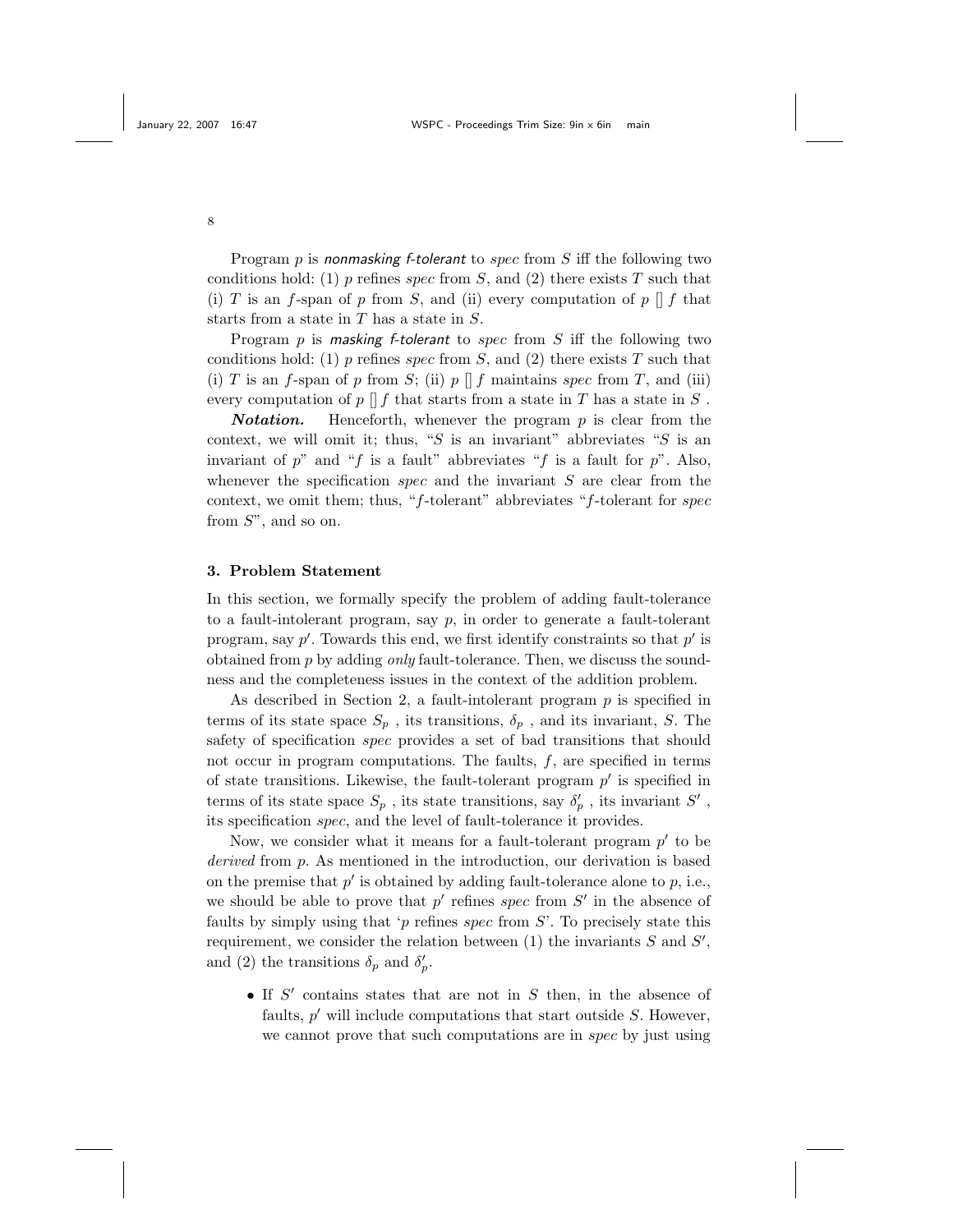the fact that *p* refines *spec* from *S* as we have no information about computations of *p* that originate outside *S*. Therefore, we require that  $S' \subseteq S$  (equivalently,  $S' \Rightarrow S$ ).

• Regarding the transitions of  $p$  and  $p'$ , we focus only on the transitions of  $p'$  *S*<sup> $\prime$ </sup> and  $p$  *|S*<sup> $\prime$ </sup>. If  $p'$  *|S*<sup> $\prime$ </sup> contains a transition that is not in  $p|S'$ ,  $p'$  can use this transition in order to refine *spec* in the absence of faults. Once again, we cannot prove that the resulting computation is in *spec* by just using the fact that *p* refines *spec* from *S*. Therefore, we require that  $p'|S' \subseteq p|S'$ .

Using the above two requirements, we define the addition problem as follows:

# **The Addition Problem**

Given *p*, *S*, *spec* and *f* such that *p* refines *spec* from *S*, Identify  $p'$  and  $S'$  such that:

 $S' \subseteq S$ ,  $p'|S' \subseteq p|S'$ , and  $p'$  is  $\mathcal{L}$  *f*-tolerant to *spec* from *S*<sup> $\prime$ </sup>, where  $\mathcal L$  is failsafe, nonmasking or masking.  $\Box$ 

In order to define soundness and completeness in the context of the addition problem, we define the corresponding decision problem:

# **The Decision Problem**

Given *p*, *S*, *spec* and *f* such that *p* refines *spec* from *S*, Does there exist  $p'$  and  $S'$  such that:

 $S' \subseteq S$ ,  $p'|S' \subseteq p|S'$ , and  $p'$  is  $\mathcal{L}$  *f*-tolerant to *spec* from *S*<sup> $\prime$ </sup>? (where  $\mathcal L$  is failsafe, nonmasking or masking)  $\Box$ 

*Notations.* Given *p*, *spec*, *S* and *f* as input, we say that  $p'$  and *S*<sup> $\prime$ </sup> solve the addition problem for this input iff *p*<sup> $\prime$ </sup> and *S*<sup> $\prime$ </sup> satisfy the three conditions of the addition problem. We say  $p'$  (respectively,  $S'$ ) solves the addition problem iff there exists  $S'$  (respectively,  $p'$ ) such that  $p'$  and  $S'$ solve the addition problem.

**Soundness and completeness.** An algorithm for the addition problem is **sound** iff for any given input, its output, namely  $p'$  and  $S'$ , solves the addition problem. An algorithm for the addition problem is *complete* iff for any given input if the answer to the decision problem is affirmative then the algorithm always finds a program  $p'$  and a non-empty state predicate  $S'$ .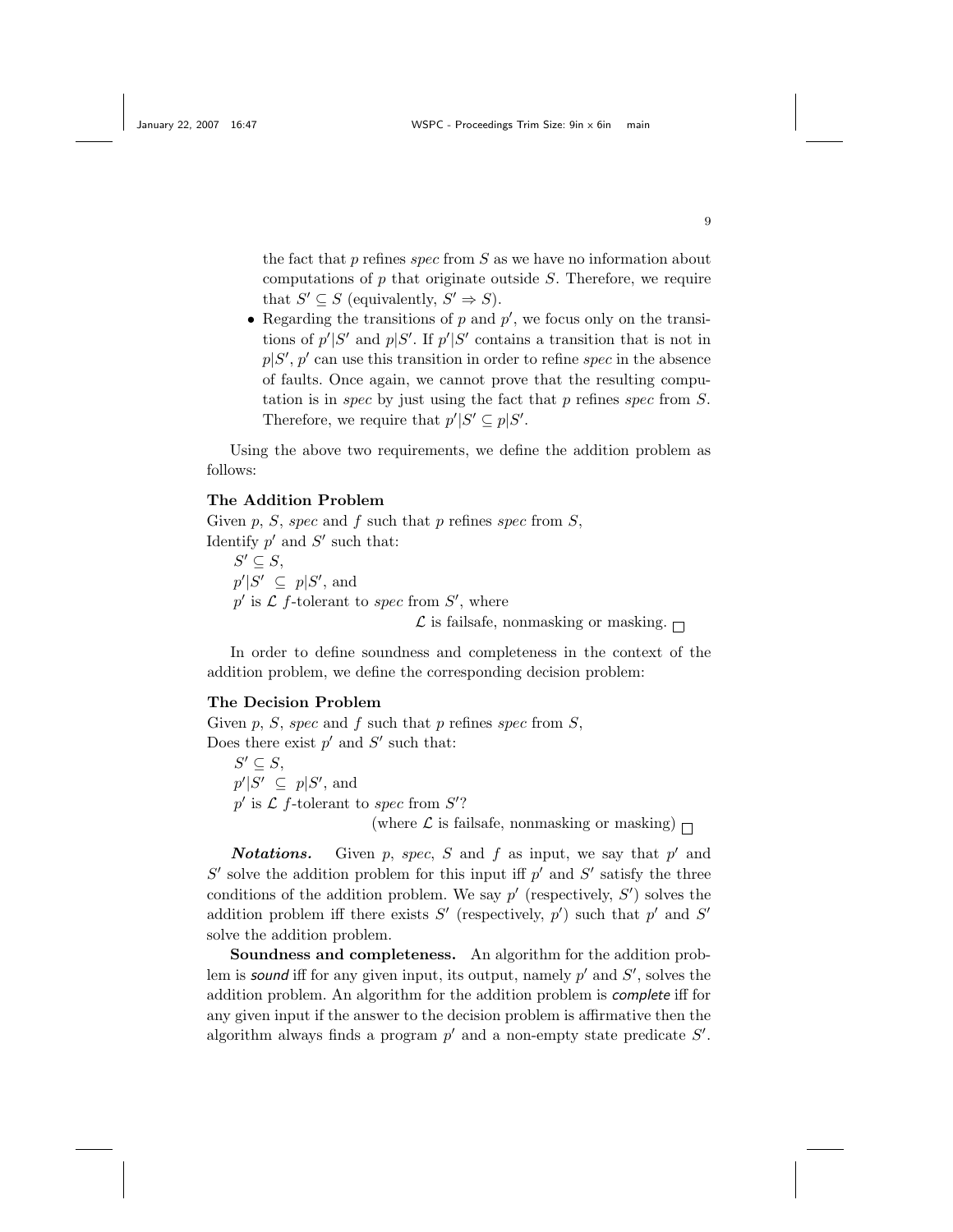Note that our notion of completeness is *relative* to the input fault-intolerant program *p* and its invariant *S*. That is, a complete algorithm finds a faulttolerant version of  $p$  iff a fault-tolerant program  $p'$  exists that solves the addition problem for *p*.

#### **4. Adding Failsafe Fault-Tolerance**

In this section, we present an algorithm for the addition of failsafe faulttolerance. We also illustrate the soundness and completeness of our algorithm. As mentioned in Section 2, we represent a safety specification as a set of bad transitions that should not occur in program computations. Given a bad transition  $(s_0, s_1)$ , we consider two cases: (1)  $(s_0, s_1)$  is not a transition of  $f$ , and  $(2)$   $(s_0, s_1)$  is a transition of  $f$ .

For case (1), we claim that  $(s_0, s_1)$  can be removed while obtaining  $p'$ . To see this, consider two subcases: (a) state  $s<sub>0</sub>$  is reached in the computations of  $p'$   $\parallel$   $f$ , and (b) state  $s_0$  is never reached in any computation of  $p'$   $\parallel$   $f$ . In the former subcase, the transition  $(s_0, s_1)$  must be removed as the safety of *spec* can be violated if  $p'$   $\parallel$   $f$  ever reaches state  $s_0$  and executes the transition  $(s_0, s_1)$ . In the latter subcase, the transition  $(s_0, s_1)$  is irrelevant and, hence, can be removed.

For case (2), we cannot remove the transition  $(s_0, s_1)$  as it would mean removing a fault transition. Therefore, we must ensure that  $p' \parallel f$  never reaches the state  $s_0$ . In other words, for all states  $s$ , the transition  $(s, s_0)$ must be removed in obtaining  $p'$ . Moreover, if any of these removed transitions, say  $(s_{-1}, s_0)$ , is a fault transition then we must recursively remove all transitions of the form  $(s', s_{-1})$  for each state  $s'$ .

Using the above two cases, our algorithm for obtaining a failsafe faulttolerant program is as follows. First, it identifies states from where the execution of a sequence of fault transitions violates safety. This is done by a (smallest) fixpoint calculation where we begin with the empty set. Then, we add state  $s_0$  to this set if there exists a fault transition  $(s_0, s_1)$  such that either  $(1)$   $(s_0, s_1)$  violates safety, or  $(2)$   $s_1$  is added to this set earlier. Thus, the set of *marked states* (denoted *ms*) from where faults alone can violate safety is the smallest fixpoint of the following equation:

$$
X = X \cup \{s_0 : (\exists s_1 : (s_0, s_1) \in f \land (s_1 \in X \lor (s_0, s_1) \text{ violates } spec))\}
$$

Then, we compute the set of *marked transitions* (denoted *mt*) that must be removed from *p*. These transitions fall in two categories: (1) transitions that reach states in *ms*, and (2) transitions that violate the safety of *spec*.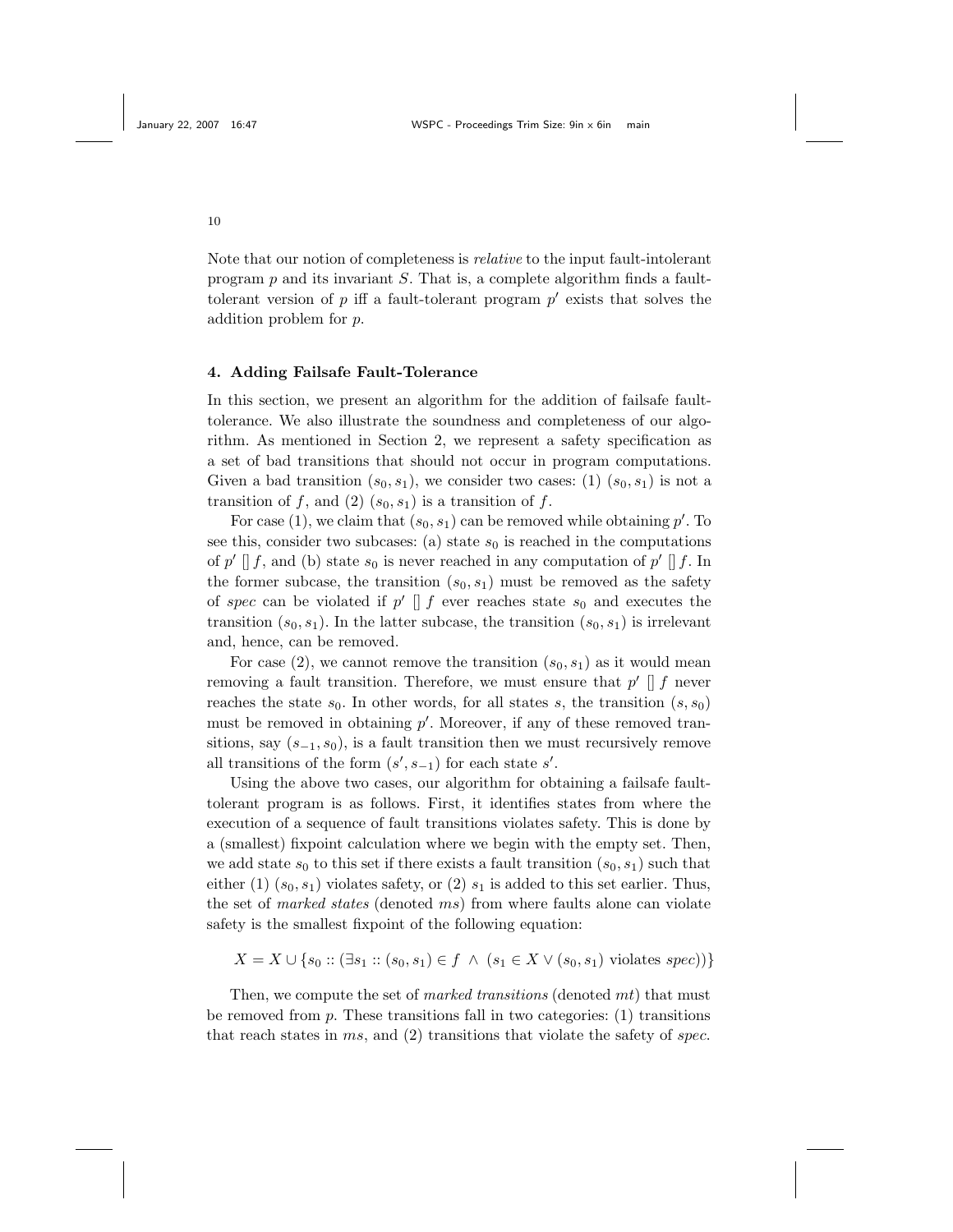If there exist states in the invariant such that execution of one or more fault transitions from those states violates the safety of *spec*, then we recalculate the invariant by removing those states. The recalculation of the invariant is a (largest) fixpoint calculation. As shown in Theorem 4.2, any invariant  $S'$  that solves the addition problem must be a subset of  $S - ms$ . The same theorem also shows that if  $p'$  solves the addition problem then  $p'|S'$  must be a subset of *p − mt*. Moreover, we show that if *p*' and *S*' solve the addition problem then no state in  $S'$  can be a deadlock state. Hence, the invariant *S'* equals  $RemoveDeadlocks(S - ms, p - mt)$ , where  $RemoveDeadlocks(S, p)$  is the (largest) fixpoint of the equation:

 $X = (X \cap S) - \{s_0 : (\forall s_1 : s_1 \in X : (s_0, s_1) \notin p)\}$ 

Finally, we compute the transitions of the fault-tolerant program by removing transitions of *p*−*mt* that start from a state in *S*<sup>*'*</sup> but reach a state outside  $S'$ . Thus, our algorithm is shown in Figure 1 (As mentioned in Section 2, we use a program and its transitions interchangeably.):

Add failsafe( $p, f$ : transitions,  $S$ : state predicate,  $spec$ : specification) {  $ms := smallestfixpoint(X = X \cup \{s_0 : : (\exists s_1 : (s_0, s_1) \in f \wedge$  $(s_1 \in X \vee (s_0, s_1)$  violates  $spec))$  $mt := \{(s_0, s_1) : ((s_1 \in ms) \lor (s_0, s_1) \text{ violates } spec) \};$  $S' := \overline{\text{RemoveDeadlocks}(S - ms, p - mt)};$ if  $(S' = \{\})$  declare no failsafe f-tolerant program  $p'$  exists; else  $p' := \text{EnsureClosure}(p - mt, S')$ } RemoveDeadlocks $(S : state \text{ predicate}, p : transitions)$ // Returns the largest subset of S such that computations of  $p$ // within that subset are infinite { return largest fixpoint( $X = (X \cap S)$  –  $\{s_0 : (\forall s_1 : s_1 \in X : (s_0, s_1) \notin p)\})$  } EnsureClosure $(p:$  transitions,  $S:$  set of states) { return  $p-\{(s_0,s_1): s_0\in S \ \wedge \ s_1\notin S\}$  }

Fig. 1. Addition of failsafe fault-tolerance.

**Theorem 4.1** Algorithm  $Add\_failsafe$  is sound. (See<sup>20</sup> for proof)  $\Box$ **Theorem 4.2** Algorithm  $Add\_failsafe$  is complete. (See<sup>20</sup> for proof)  $\Box$ The proofs of the above theorems show the maximality of the invariant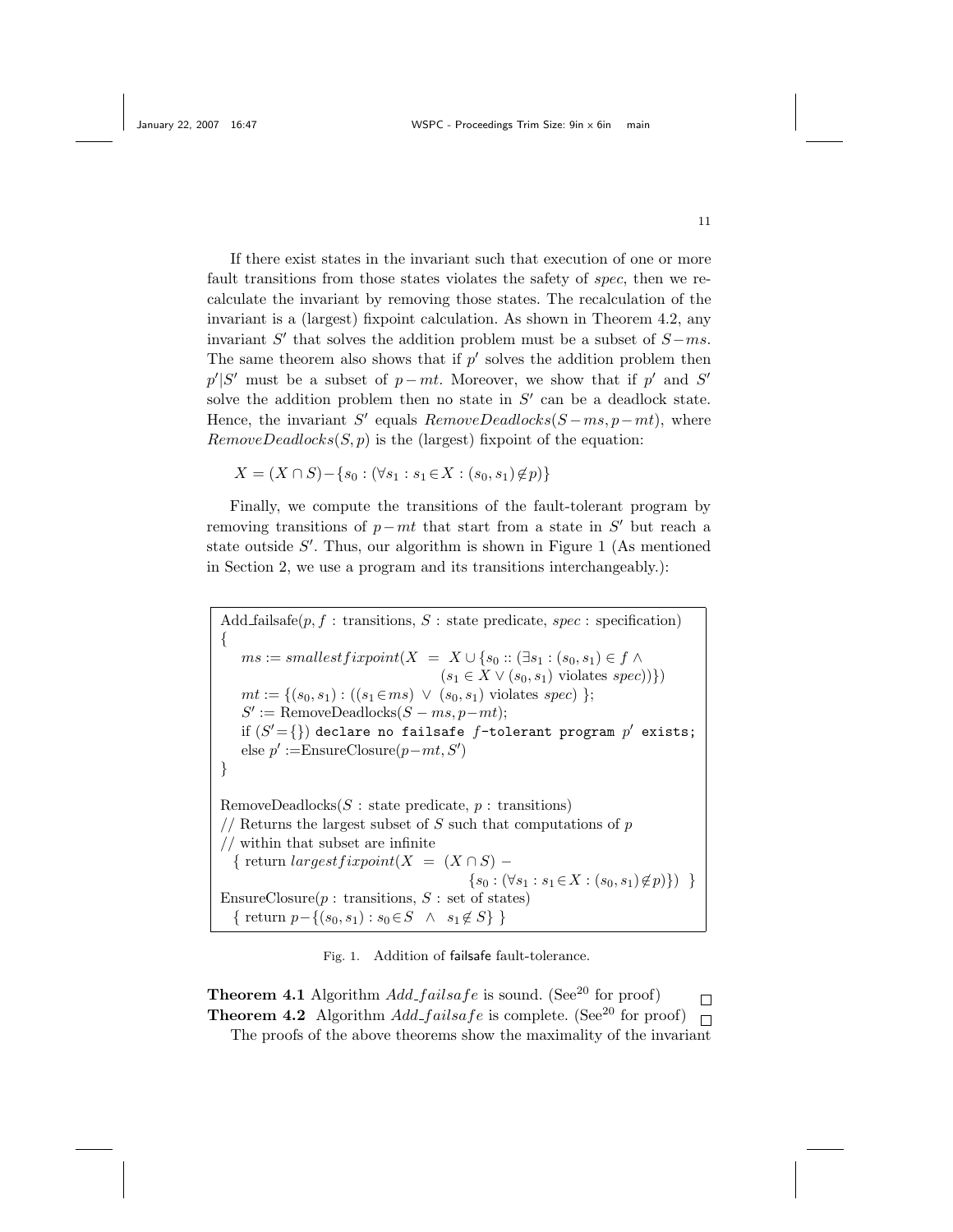$\Box$ 

12

and the transitions within them. Thus, we have

**Corollary 4.3** The invariant output by *Add f ailsafe* is the largest invariant that solves the addition problem.  $\Box$ 

**Corollary 4.4** Let the output of *Add f ailsafe* be the fault-tolerant program  $p'$  and its invariant  $S'$ . If  $p''$  and  $S'$  solve the addition problem then  $p''|S' \subseteq p'|S'.$  $\Box$ 

**Theorem 4.5** Algorithm  $Add\_failsafe$  is in *P*. (Proof in<sup>20</sup>)

**Remark.** We do not explicitly identify the fault-span in *Add f ailsafe*. If the fault-tolerant program output by  $Add\_failsafe$  is  $p'$  and its invariant is  $S'$ , we can compute the fault-span by identifying states reached in the computations of  $p'$  |  $f$  starting from a state in  $S'$ . However, this is not the weakest possible fault-span. The weakest possible fault-span is *true−ms*, i.e., it includes all states except those from where faults alone violate safety. Moreover, we can obtain maximal transitions within the fault-span if we add to  $p'$  all transitions that (1) begin in a state outside  $S'$  and (2) are not in *mt*. We leave it to the reader to check that the program obtained by adding these transitions solves the addition problem.

# **4.1.** *Case Study: Parking Lot Problem*

In order to illustrate the algorithms presented in this chapter, we use the parking lot problem (see Figure 2). The parking lot contains three spots for cars (marked *a*, *b* and *c*). There are two gates to enter the parking lot. Immediately after each gate, there is a space where the customer can drop the car off (marked  $l$  and  $r$ ). If the gate is open, the customer may leave the car in this spot. The car will then be moved to one of the spots (*a*, *b* or *c*). We assume that if the car is being moved from *l* or *r* to *a*, *b* or *c*, no car can enter during this move. At the exit, there is one door. A car parked in spots *a*, *b* or *c* can leave through this door. However, only one car can leave the parking lot at a time. All doors are one-way, i.e., cars in spots *l* and *r* cannot leave and a car cannot enter in spots *a*, *b* or *c*.



Fig. 2. Parking Lot Problem.

Thus, in the parking lot problem, there are three possible events: (1) a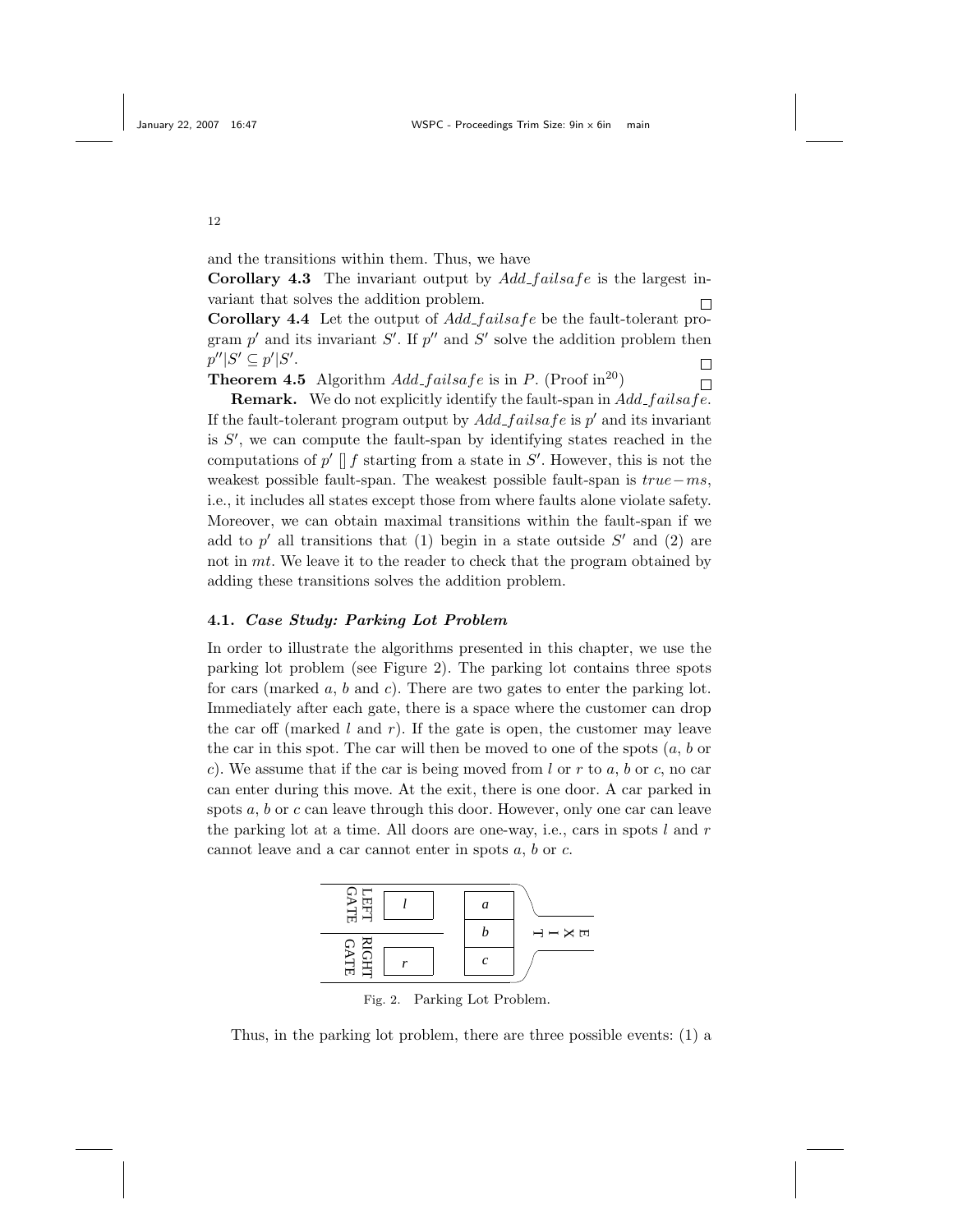car could be dropped off at the left gate and (possibly) moved to spots *a*, *b* or *c*, (2) a car could be dropped off at the right gate and (possibly) moved to spots *a*, *b* or *c*, or (3) a car could exit. For simplicity, we assume that each event is atomic. Also, we assume that in each spot there can be at most one car. Now, we describe the state space of the fault-intolerant program, its invariant, its safety specification, and its transitions. The fault-intolerant program, invariant, specification and faults identified in this section are used as input to the addition problem. We use the same input for *Add f ailsafe* (this section), *Add nonmasking* (in Section 5.1), and *Add masking* (in Section 6.1).

**Variables and the state space of fault-intolerant program,** *IP***.** To model the parking lot, we maintain three variables; *x*, *y* and *z*. The variable *x* denotes the number of cars that can be let in through the left gate, *y* denotes the number of cars that can be let in through the right gate, and *z* denotes the number of cars in the lot. Hence, the left (respectively, right) gate is open when  $x$  (respectively,  $y$ ) is positive. The domain of  $x$  and *y* is *{*0*,* 1*,* 2*,* 3*}*. The domain of *z* is *{*0*,* 1*,* 2*,* 3*,* 4*,* 5*}*. A state of *IP* is obtained by assigning each variable a value from its domain. The state space of *IP*, thus, contains  $4x4x6$  (=144) states.

**Safety specification,** *spec<sub>IP</sub>*. The safety specification requires that any car in the parking lot should be able to leave. Clearly, a car in spots *a*, *b* or *c* can leave. However, if spots *a*, *b* and *c* are occupied and there is a car in spot  $l$  (respectively,  $r$ ) then that car cannot leave. Hence, it is required that the value of *z* is at most three. Also, to model the assumption that only one event (entry/exit) can occur at a time, it is required that the value of *x*, *y* and *z* can change at most by 1. Thus, the safety specification rules out the following transitions:

$$
spec_{IP} = \{(s_0, s_1) : z(s_0) > 3 \quad \lor \quad z(s_1) > 3 \quad \lor \quad |x(s_1) - x(s_0)| > 1 \quad \lor \quad |y(s_1) - y(s_0)| > 1 \quad \lor \quad |z(s_1) - z(s_0)| > 1\}
$$

Note that the above safety specification allows  $x, y$  and  $z$  to change simultaneously. To model the requirement that if a car enters the left gate then another car cannot enter the right gate at the same time, we could strengthen the above safety specification to include a predicate of the form: 'if the value of *x* is changed then the value of *y* cannot change.' However, we have chosen the above specification to simplify the presentation, especially while adding masking fault-tolerance.

**Transitions**  $\delta_{IP}$ . For brevity, we write program transitions in terms of guarded commands.<sup>21</sup> A guarded command is of the form  $g \rightarrow st$ , where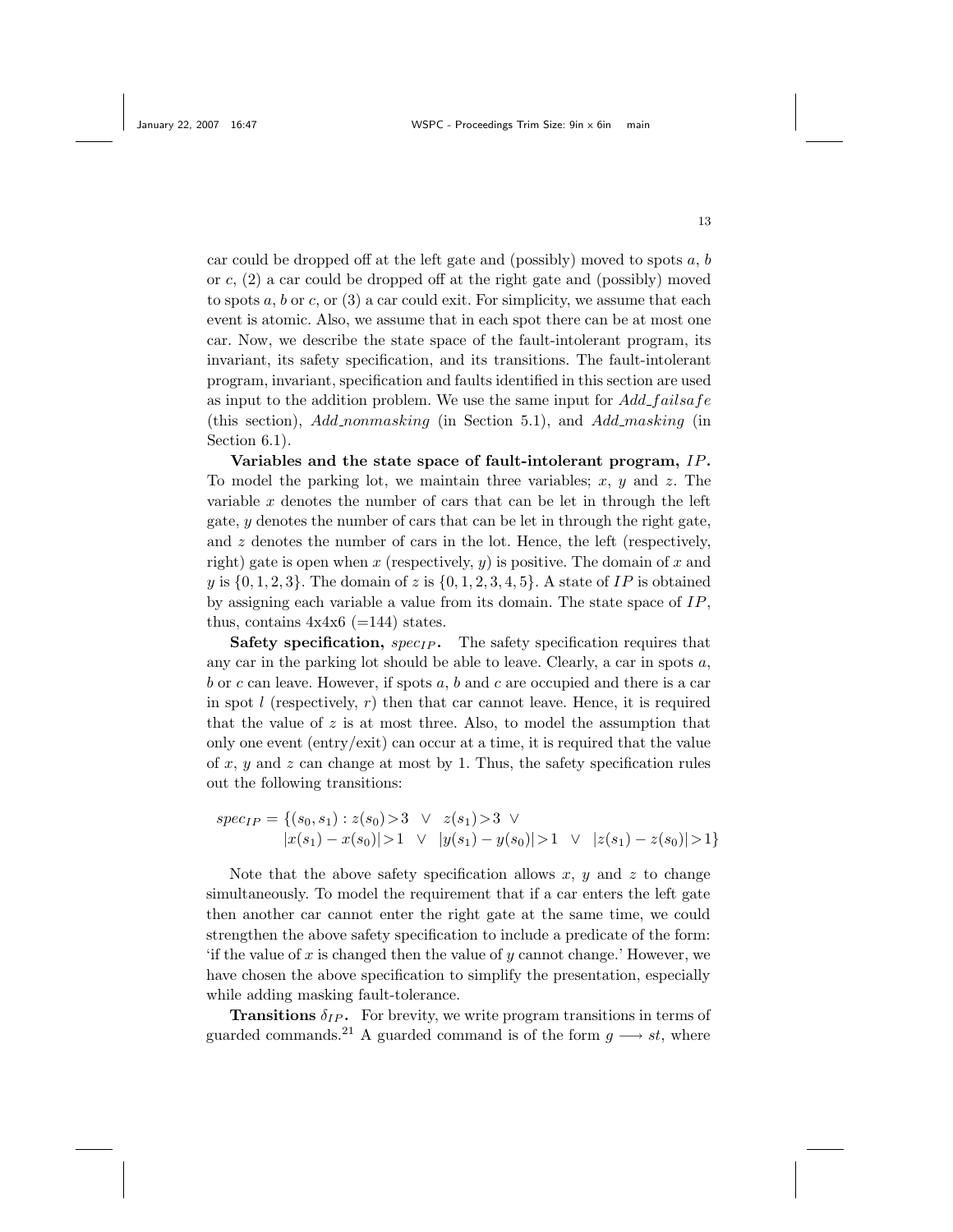*g* is a state predicate and *st* is a statement that updates the variables in the program. The guarded command *g −→ st* corresponds to the set of transitions  $\{(s_0, s_1) : g \text{ is true in state } s_0 \text{ and } s_1 \text{ is obtained by } atomic\}$ execution of *st* in state  $s_0$ . The fault-intolerant program *IP* contains four actions: The first two actions let a car enter, and the last two actions let a car exit. Upon exit, the value *x* (or *y*) is non-deterministically increased so that a new car can enter. For simplicity, we do not model the actions corresponding to the movement of the car inside the parking lot. Thus, the transitions of the fault-intolerant program,  $\delta_{IP}$ , are captured by the following actions.

| <i>IP</i> 1 :: $x>0 \land z<5$     |                   | $\longrightarrow$ $x, z := x-1, z+1$ |
|------------------------------------|-------------------|--------------------------------------|
| <i>IP2</i> :: $y>0 \land z<5$      | $\longrightarrow$ | $y, z := y-1, z+1$                   |
| <i>IP3</i> :: $y < 3 \land z > 0$  | $\longrightarrow$ | $y, z := y+1, z-1$                   |
| <i>IP</i> 4 :: $x < 3 \land z > 0$ | $\longrightarrow$ | $x, z := x+1, z-1$                   |

**Invariant,**  $S_{IP}$ . We let the invariant of the fault-intolerant program, *S*<sub>*IP*</sub>, be  $x + y + z = 3$ .

Once again, this is not the only possible invariant;  $x + y + z \leq 3$  is another possibility. We have chosen *SIP* as it describes several facets of the algorithm while keeping the presentation simple.

Faults. For our case study, we consider two faults. The first fault action, *F*1, allows a car to sneak in. We will use this fault to demonstrate an example where failsafe and masking fault-tolerance cannot be designed. The second fault action, *F*2, allows a car to sneak out. This fault action will be used to demonstrate an example where fault-tolerance can be added. Thus, the fault actions are as follows:

*F*1 :: *z <*5 *−→ z* := *z*+1 *F*2 :: *z >*0 *−→ z* := *z−*1

Now, given the transitions  $\delta_{IP}$ , faults  $F1/F2$  and the specification *specIP* , we add fault-tolerance to program *IP*.

**Adding failsafe fault-tolerance to** *F*1**.** First, we compute the set *ms*, the set of states from where faults alone can violate safety. Towards this end, consider states  $s_1, s_2, s_3$  and  $s_4$  where the value of x and y is 0 and the value of *z* in state  $s_j$  is *j*, for  $1 \leq j \leq 4$ . Observe that  $(s_3, s_4)$  is a transition of fault *F*1 that violates safety. It follows that *s*<sup>3</sup> should be included in *ms*. Also,  $(s_2, s_3)$  is a transition of  $F1$  that reaches  $s_3$  and, hence,  $s_2$  is included in *ms*. Continuing thus, state *s*<sup>1</sup> will also be included in *ms*. Following this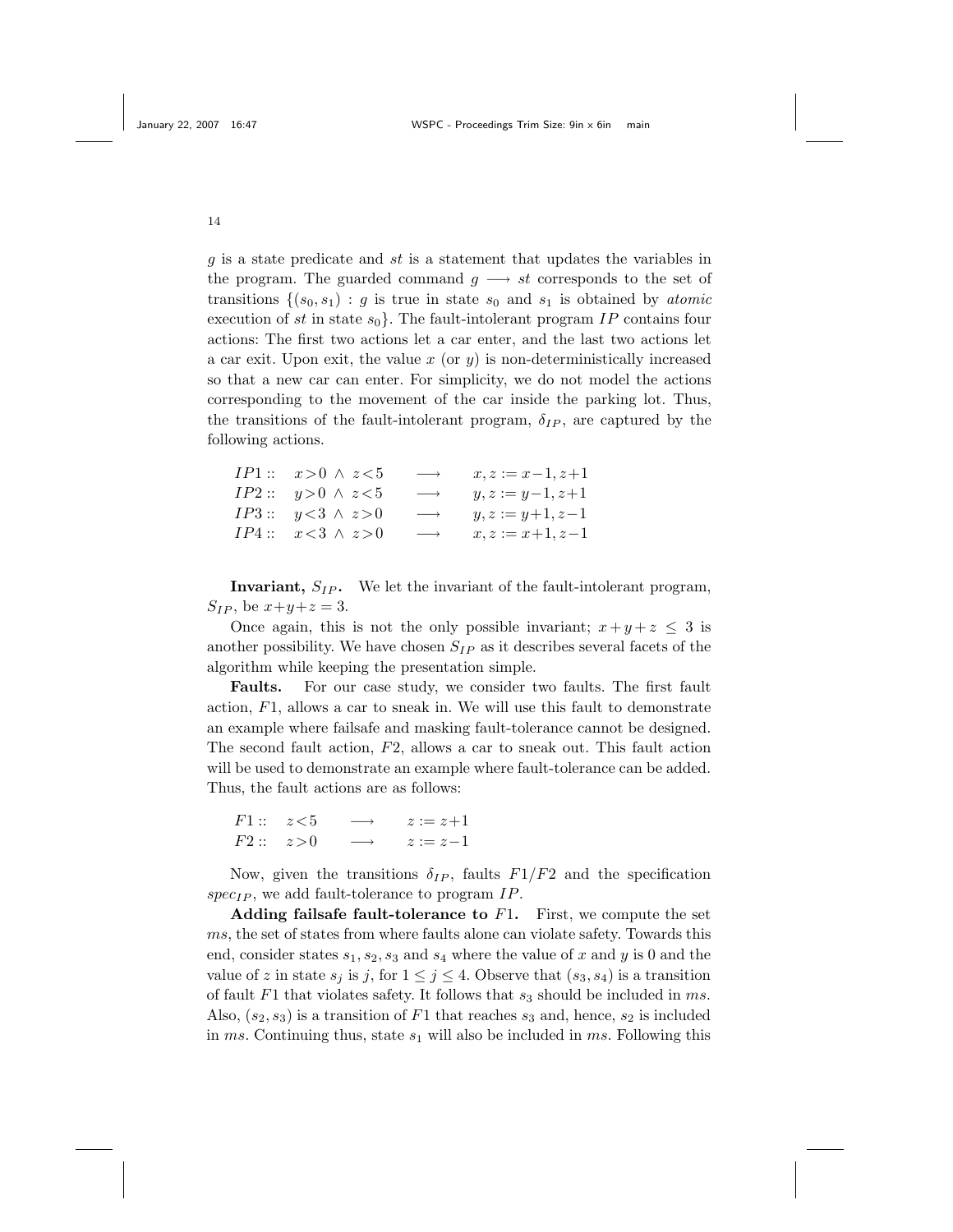discussion, it is easy to see that starting from an arbitrary state, fault *F*1 can cause the value of *z* to be greater than 3. Thus, *ms* includes all states. And, since *ms* contains all possible states, it follows that *mt* contains all possible transitions.

Now, the first argument to RemoveDeadlocks (see Figure 1), *SIP −ms*, is the empty set. Hence, RemoveDeadlocks will return the empty set. Subsequently, *Add f ailsafe* will declare that failsafe fault-tolerance cannot be added. (This is an expected result; if the fault can continue to increase the value of *z*, it will not be possible to guarantee that *z* will be at most 3.)

**Adding failsafe fault-tolerance to** *F*2**.** Once again, we compute *ms* for *F*2. Observe that if the value of *z* in a state is 3 or less, execution of *F*2 cannot violate safety. However, if the value of *z* in a state is 4 or 5, execution of *F*2 violates safety. Hence, *ms* equals the set  $\{s_0 : z(s_0) > 3\}$ . Thus,  $S_{IP}$ *−ms* equals  $S_{IP}$ .

The set *mt* includes the set *specIP* and the set of transitions that reach *ms*. It follows that *mt* equals *specIP* . Using the values of *ms* and *mt*, RemoveDeadlocks is called with parameters  $S_{IP}$  and  $\delta_{IP}$  *−mt*. We leave it to the reader to verify that RemoveDeadlocks returns the set *SIP* .

The transitions of the failsafe fault-tolerant program are obtained by calling RemoveDeadlocks. RemoveDeadlocks removes transitions of *IP* that originate in  $S_{IP}$  but reach a state outside  $S_{IP}$ . Since  $S_{IP}$  is an invariant of *IP*, no such transitions exist. Thus, the transitions of the failsafe faulttolerant program,  $\delta_{FP}$  are as follows:

 $\delta_{FP} = \{(s_0, s_1) : (s_0, s_1) \in \delta_{IP} \land z(s_0) \leq 3 \land z(s_1) \leq 3\}$ 

From the above discussion, the invariant of the failsafe fault-tolerant program is *SIP* and its transitions are those transitions of *IP* where the value of *z* in the initial and final state is 3 or less. In the presence of faults, the failsafe fault-tolerant program may reach a state where  $x+y+z$  is less than 3. In this case, the failsafe fault-tolerant program can deadlock if it reaches a state where *x*, *y* and *z* are 0.

**Remark.** Note that the execution of *F*2 from states in *SIP* did not violate the safety specification. Hence, the invariant of the fault-tolerant program remained unchanged. If we had considered the fault where *z* could be increased only if the initial value of *z* was 3 then in that case the invariant of the fault-tolerant program would have been  $S_{IP} \wedge (z < 3)$ .

#### **5. Adding Nonmasking Fault-Tolerance**

In order to design a nonmasking  $f$ -tolerant program  $p'$ , we ensure that if *p* is perturbed by faults *f* then it eventually recovers to a state in *S*. To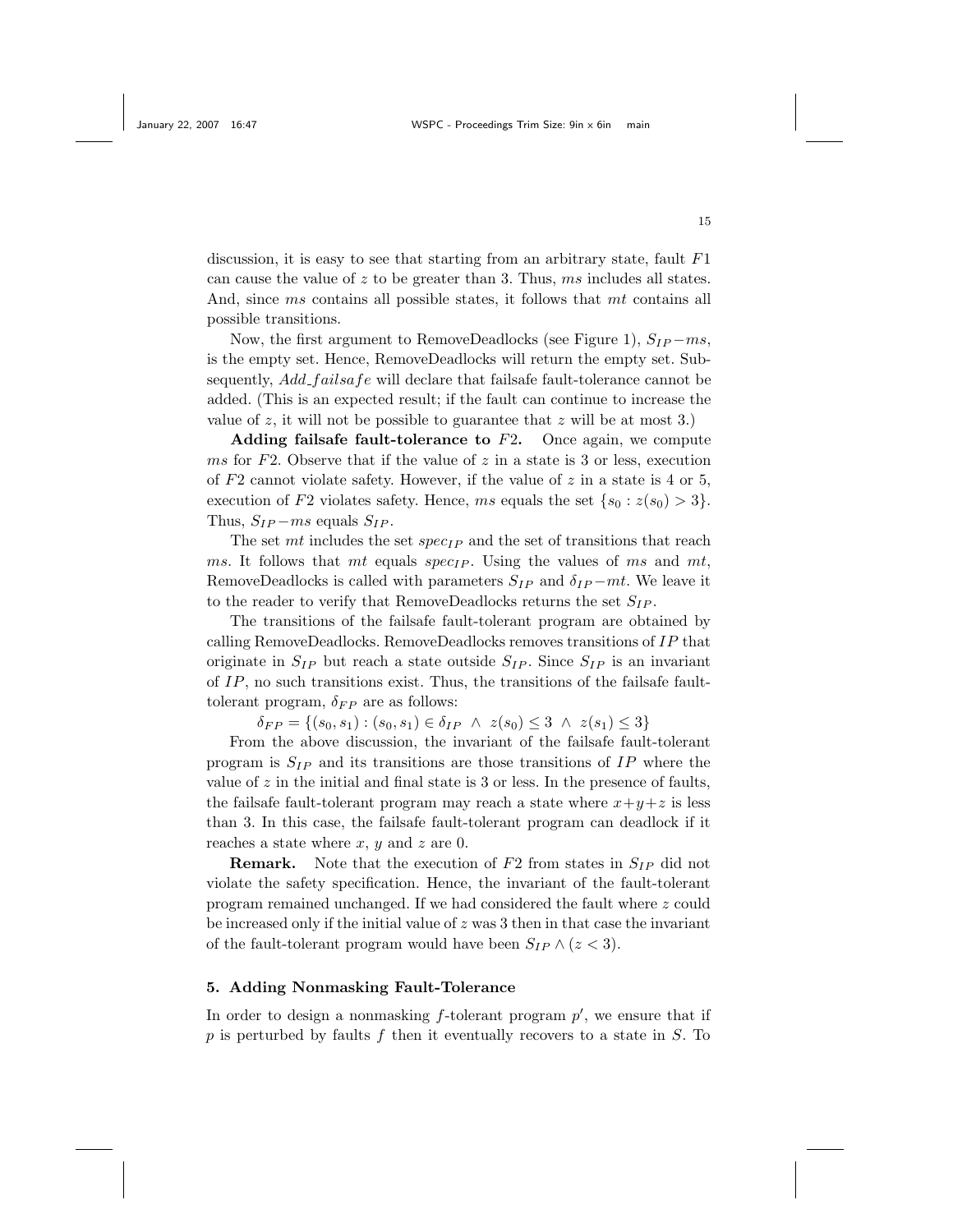obtain the nonmasking *f*-tolerant program, for each state  $s_0, s_0 \notin S$ , we add a transition  $(s_0, s_1)$  such that  $s_1 \in S$ . We present our algorithm for adding nonmasking *f*-tolerant to programs in Figure 3:

| Add nonmasking $(p, f :$ transitions,                            |
|------------------------------------------------------------------|
| $S:$ state predicate, $spec:$ specification)                     |
|                                                                  |
| $S' := S$                                                        |
| $p' := (p S) \cup \{(s_0, s_1) : s_0 \notin S \land s_1 \in S\}$ |
|                                                                  |

Fig. 3. Addition of nonmasking fault-tolerance.

**Comment on the Add nonmasking algorithm.** Adding nonmasking fault-tolerance has important applications in the design of resilient network protocols and reactive programs where a program provides recovery in the presence of failures. In the high atomicity model, the addition of such recovery to an existing program is straightforward since processes can read/write all program variables in an atomic step. Hence, we only need to add single-step recovery transitions from states outside the invariant to the invariant. However, we have shown<sup>22,23</sup> that adding nonmasking faulttolerance to distributed programs is non-trivial and the *Add nonmasking* algorithm provides an upper bound for checking the feasibility of adding recovery to distributed program.

**Theorem 5.1** Algorithm *Add nonmasking* is sound and complete.

**Proof.** By construction,  $p'$  and  $S'$  satisfy the conditions of the addition problem. Thus, the algorithm is sound. Also, the algorithm always finds a solution to the addition problem. П

**Corollary 5.2** The invariant output by *Add nonmasking* is the largest invariant that solves the addition problem.  $\Box$ 

**Corollary 5.3** Let the output of *Add nonmasking* be the fault-tolerant program  $p'$  and its invariant  $S'$ . If  $p''$  and  $S'$  solve the addition problem then  $p''|S' \subseteq p'|S'.$  $\Box$ 

**Theorem 5.4** Algorithm *Add nonmasking* is in *P*. (The proof is trivial, hence omitted.)  $\Box$ 

*Note.* The results of this section also hold for Alpern-Schneider's general model of safety specifications (for high atomicity programs) as the invariant is not modified and preserving safety is not required while adding recovery. However, the complexity of adding nonmasking fault-tolerance to distributed programs in Alpern-Schneider's model is still unknown.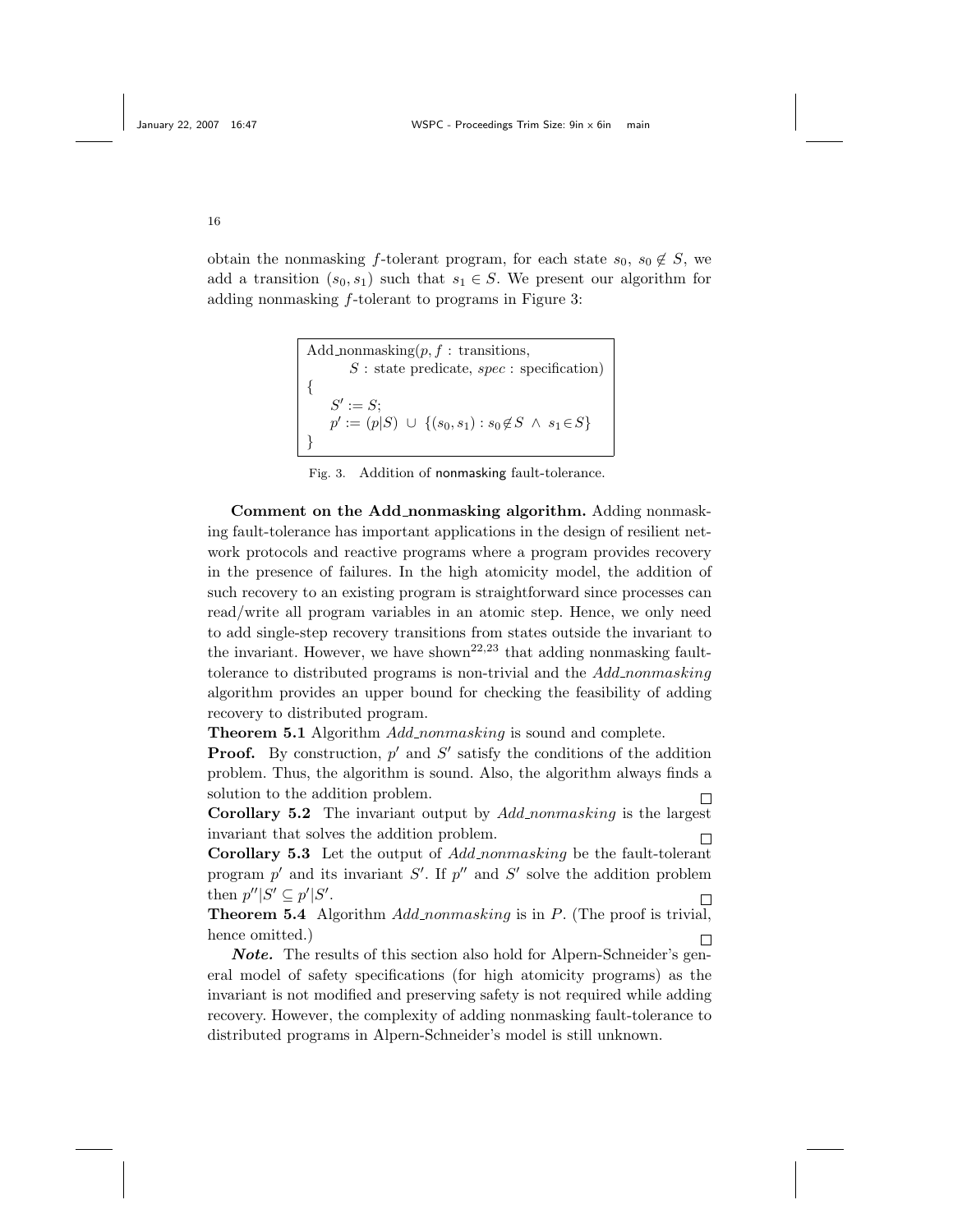# **5.1.** *Parking Lot Problem: Adding Nonmasking Fault-Tolerance*

We consider the problem of adding nonmasking fault-tolerance to *F*1 and *F*2 identified in Section 4.1. Applying *Add nonmasking* to program *IP* with invariant  $S_{IP}$ , the invariant and the transitions of the nonmasking fault-tolerant program, say *OP* are as follows:

$$
S_{OP} = S_{IP}
$$
  
\n
$$
\delta_{OP} = \{(s_0, s_1) : (s_0 \in S_{IP} \land (s_0, s_1) \in \delta_{IP}) \lor (s_0 \notin S_{IP} \land s_1 \in S_{IP})\}
$$

Thus, in states in *SIP* , the nonmasking program has the same transitions as *IP*. From states outside *SIP* , *OP* simply recovers to any state where *SIP* is true. Note that some of these recovery transitions violate safety; for example, a transition that changes the value of *x* (respectively, *y* or *z*) by more than one is included in these transitions. In the derivation of a masking fault-tolerant version of *IP*, we need to ensure that such transitions are not executed. In other words, it is necessary that the recovery to the invariant should occur without these transitions.

#### **6. Adding Masking Fault-Tolerance**

In order to design a masking  $f$ -tolerant program  $p'$ , we proceed to identify the weakest invariant  $S'$  (which is stronger than  $S$ ) and the weakest faultspan  $T'$ . As argued in Theorem 4.2, our first estimate of  $S'$  is  $S_1$  where  $S_1$ = RemoveDeadlocks(*S − ms, p−mt*). Likewise, we estimate *T 0* to be *T*<sup>1</sup> where  $T_1 = true - ms$ , i.e.,  $T_1$  includes all states except those in  $ms$ .

The calculation of the invariant and the fault-span for the masking faulttolerant program is also a (largest) fixpoint calculation. However, due to the nesting involved in this fixpoint calculation, for simplicity, we present it operationally as a loop (Lines 5-13 in Figure 4) where we strengthen  $S_1$  and *T*<sub>1</sub> while ensuring that if some *S'* solves the addition problem then  $S' \subseteq S_1$ . This loop contains three key steps (Lines 7, 8 and 9). Line 7 is a simple statement that computes the transitions,  $p_1$ , that may be used if  $S_1$  is the invariant and  $T_1$  is the fault-span. Lines  $8$  and  $9$  are fixpoint calculations for the fault-span and the invariant respectively. The value of  $p_1$  is used to compute these fixpoints. These steps are as follows:

(1) To compute the set of transitions, say  $p_1$ , that can be included in the masking fault-tolerant program, first, we include transitions that start from a state in  $S_1$ ; i.e.,  $p|S_1$ . Then, we consider transitions that start from a state in  $T_1$ <sup>−</sup> $S_1$ . By the closure of the fault-span, these transitions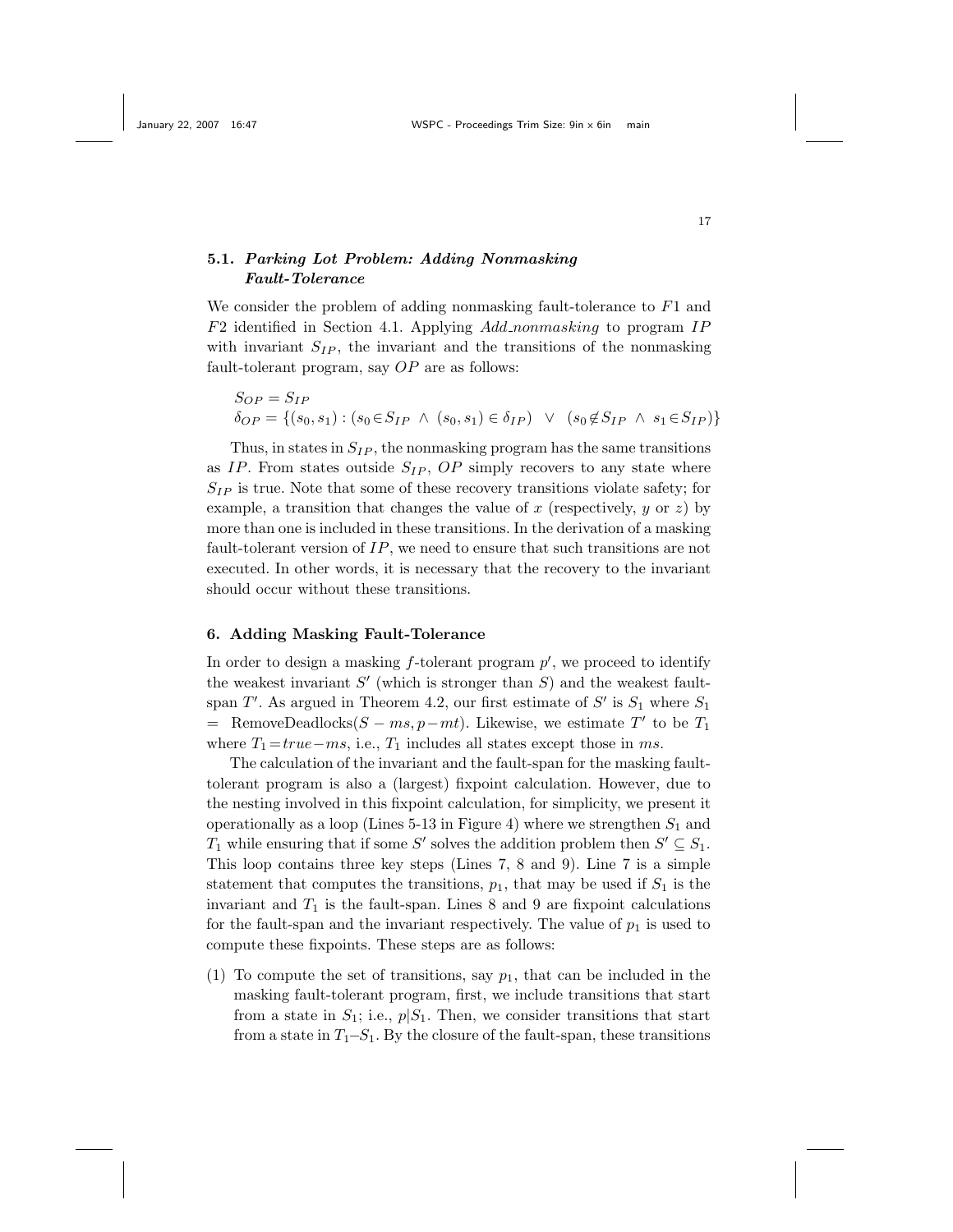include those that reach a state in  $T_1$ . Finally, we remove the transitions *mt* from this set (Line 7).

(2) We recompute the fault-span on Line 8 in Figure 4 using a (largest) fixpoint calculation. For this fixpoint calculation, we first remove states in  $T_1$  from where it is not possible to reach a state in  $S_1$  using the transitions of the program identified in Step 7; i.e., *p*1. Now, if there are states, say  $s_0$  and  $s_1$ , such that  $s_0$  is in the fault-span,  $s_1$  is outside the faultspan and  $(s_0, s_1)$  is a fault transition then  $s_0$  must be removed from the fault-span. Thus, we strengthen  $T_1$  to ConstructFaultSpan( $T_1 - \{s : S_1\}$ is not reachable from *s* in  $p_1$  }, *f*), where ConstructFaultSpan(*T*, *f*) is the (largest) fixpoint of the following equation:

$$
X = (X \cap T) - \{s_0 : (\exists s_1 : (s_0, s_1) \in f \land s_1 \notin X)\}\
$$

(3) Since  $S_1$  must be a subset of  $T_1$ , we recalculate (line 9 in Figure 4) the invariant using RemoveDeadlocks( $S_1 \wedge T_1$ ,  $p_1$ ) where RemoveDeadlocks itself is a (largest) fixpoint calculation.

We continue the loop on Lines 5-13 until we achieve the largest fixpoint for *S*1. After the largest fixpoint is found, we compute the program transitions by assigning ranks to all states in  $T_1$  and removing cycles outside  $S_1$ . We present our algorithm for adding masking fault-tolerance in Figure 4. **Theorem 6.1** Algorithm *Add\_masking* is sound. (See<sup>20</sup> for proof)  $\Box$ 

**Theorem 6.2** Algorithm *Add\_masking* is complete. (See<sup>20</sup> for proof)  $\Box$ The proofs of the above theorems also show the maximality of the invariant and the transitions within it. Thus, we have

**Corollary 6.3** The invariant output by *Add masking* is the largest invariant that solves the addition problem.  $\Box$ 

**Corollary 6.4** Let the output of *Add masking* be the fault-tolerant program  $p'$  and its invariant  $S'$ . If  $p''$  and  $S'$  solve the addition problem then  $p''|S' \subseteq p'|S'.$  $\Box$ 

**Theorem 6.5** Algorithm *Add masking* is in *P*.

**Proof.** Note that the repeat-until loop can be executed only for a polynomial number of times as in each iteration either size of *S*<sup>1</sup> or size of *T*<sup>1</sup> decreases. As in the proof of Theorem 4.5, each statement in *Add masking* is in *P*. Thus, the algorithm *Add masking* is in *P*.  $\Box$ 

**Modification for stepwise synthesis.** As discussed earlier, the invariant and the fault-span computed by an algorithm that solves the addition problem should be maximal if the output of the addition algorithm is to be used as an input when fault-tolerance is added in a stepwise fashion. Corollaries 6.3 and 6.4 show the maximality of the invariant and the tran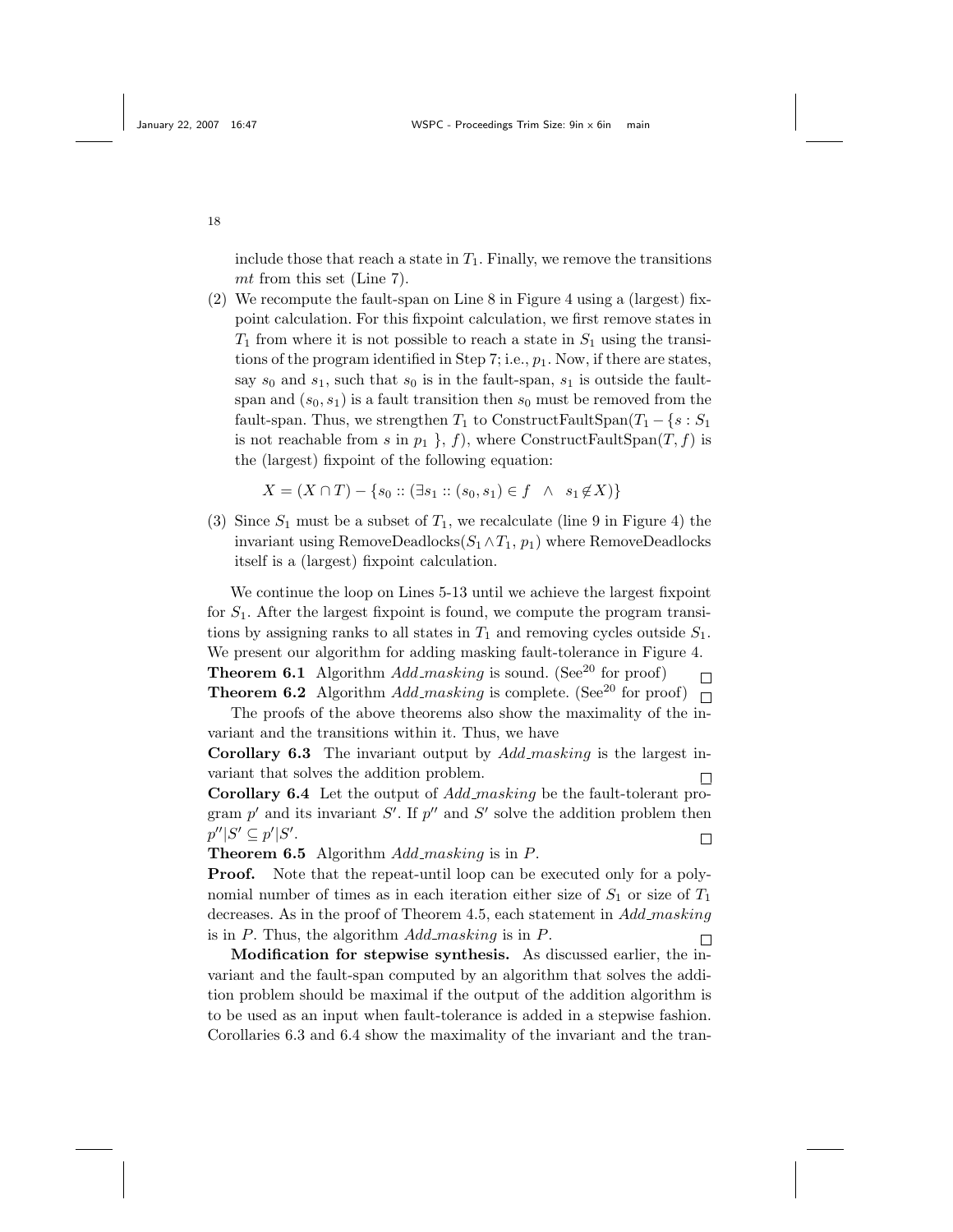Add\_masking $(p, f :$ transitions, S : state predicate, spec : specification) {  $ms := smallestfixpoint(X = X \cup \{s_0 :: (\exists s_1 : (s_0, s_1) \in f \wedge$  $(s_1 \in X \vee (s_0, s_1)$  violates  $spec)$ }} (1)  $mt := \{(s_0, s_1) : ((s_1 \in ms) \lor (s_0, s_1) \text{ violates } spec) \};$ <br>  $S_1 := \text{RemoveDeadlocks}(S - ms, p - mt);$  (3)  $S_1 :=$  RemoveDeadlocks( $S - ms, p - mt$ );  $T_1 := true - ms;$  (4) repeat (5)  $T_2, S_2 := T_1, S_1;$  (6)  $p_1 := p|S_1 \cup \{(s_0, s_1) : s_0 \notin S_1 \land s_0 \in T_1 \land s_1 \in T_1\} - mt;$  (7)  $T_1 :=$  ConstructFaultSpan( $T_1 \{s : S_1 \text{ is not reachable from } s \text{ in } p_1 \}, f$ ; (8)  $S_1 := \text{RemoveDeadlocks}(S_1 \wedge T_1, p_1);$  (9) if  $(S_1 = \{\}\ \vee T_1 = \{\})$  (10) declare no masking f-tolerant program  $p'$  exists;  $(11)$  $ext(12)$ until  $(T_1 = T_2 \land S_1 = S_2);$  (13) For each state  $s : s \in T_1$  : (14)  $Rank(s) = length of the shortest computation prefix of p<sub>1</sub>$  (15) that starts from  $s$  and ends in a state in  $S_1$ ;  $p' := \{(s_0, s_1) : ((s_0, s_1) \in p_1) \land (s_0 \in S_1 \lor Rank(s_0) > Rank(s_1))\};$  (16)  $\tilde{s}'$  $:= S_1;$  (17)  $T'$  $:= T_1$  (18) } ConstructFaultSpan $(T : state \text{ predicate}, f : transitions)$ // Returns the largest subset of  $T$  that is closed in  $f$ . { return largest fixpoint( $X = (X \cap T) - \{s_0 : (\exists s_1 : (s_0, s_1) \in f \land s_1 \notin X)\}\$ }

Fig. 4. Addition of masking fault-tolerance.

sitions inside it. Regarding the fault-span, these conditions are satisfied by the value of  $T_1$  and  $p_1$  at the end of *Add\_masking*. However, to ensure that the fault-tolerant program does not remain in  $T_1 - S_1$  forever, we removed certain transitions from  $p_1$ . This removal may be premature if the output of *Add masking* is to be used as an input to add fault-tolerance to another fault. We have addressed<sup>24</sup> this problem by developing sound and complete algorithms for stepwise addition of fault-tolerance.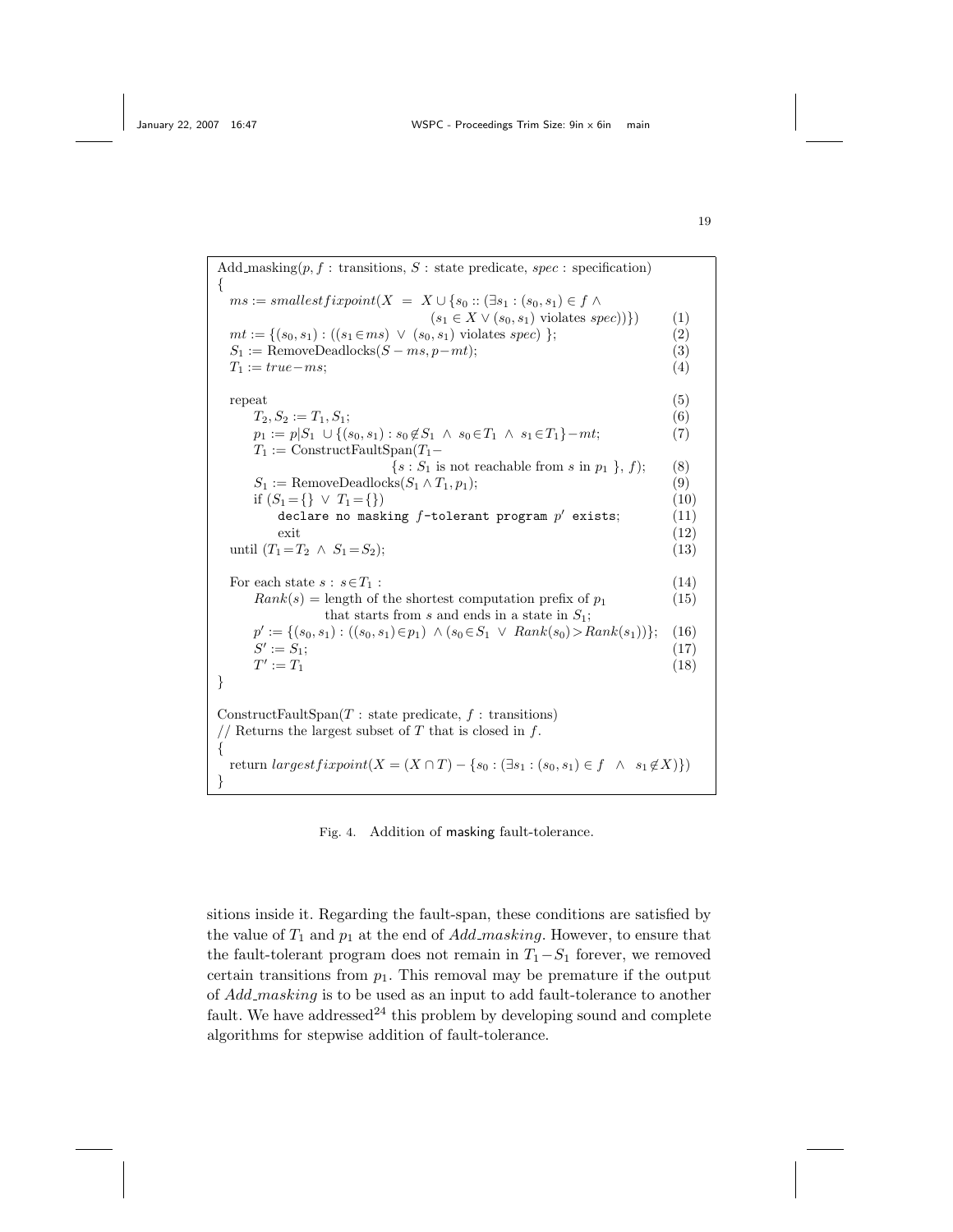# **6.1.** *Parking Lot Problem: Adding Masking Fault-Tolerance*

In this section, we demonstrate the addition of masking fault-tolerance in the context of the parking lot example.

**Adding masking fault-tolerance to** *F*1**.** As in the case of failsafe fault-tolerance, we begin with computation of *ms*, *mt* and the first guess at the invariant of the fault-tolerant program. As discussed in Section 4.1, the invariant *S*<sup>1</sup> computed on Line 3 is the empty set and, hence, *Add masking* will declare that masking fault-tolerance cannot be added. Once again this is expected; if a fault could increase the value of *z* arbitrarily, we cannot ensure that *z* is bounded by 3.

**Adding masking fault-tolerance to** *F*2**.** As in the case of failsafe fault-tolerance, the invariant  $S_1$  on Line 3 will be equal to  $S_{IP}$ . Also, since *ms* equals the set (*z*>3), the value of  $T_1$  on Line 4 is  $z \leq 3$ .

Now, we consider the first iteration of the loop on Lines 5-13. On Line 7, we compute  $p_1$  as follows. First, we include a transition that originates in  $S_{IP}$  (i.e., where the value of  $x+y+z$  equals 3) iff it is in  $\delta_{IP}$ . Then, we add a transition that originates in  $T_1 - S_{IP}$  (i.e., where the value *z* is less than 3 but the sum of x, y and z is not 3) iff it reaches a state in  $T_1$ . Then, we remove the transitions in *mt* (i.e., transitions where the value of *x* (or *y* or *z*) changes by more than 1 and transitions where the value of *z* is more than three).

Now, observe that from each state in  $T_1$ , it is possible to reach a state in  $S_{IP}$  by using the transitions in  $p_1$ . (From any state in  $T_1$ , we can systematically increase or decrease x, y and z by 1 so that  $x+y+z$  equals 3.) Hence, the value of  $T_2$  is the same as  $T_1$ . Subsequently, on Line 9,  $S_1$  is also the same as  $S_2$ . Thus, the loop on Line 13 terminates.

After the loop terminates, we consider the transitions in  $p_1$  and decide the rank of each state in  $T_1$ . Consider the state where  $x=0, y=0,$  and  $z=0$ . From this state, in one transition, we can reach a state where  $x = 1, y = 1$ and  $z = 1$ , and the resulting state is in  $S_1$ . Hence, the rank of the state where  $x=0, y=0$  and  $z=0$  is 1. Likewise, the rank of the states where the sum of *x*, *y* and *z* is in the set  $\{0, 1, 2, 4, 5\}$  is 1.

For states where  $x+y+z$  equals 6, if all three variables are non-zero, in one transition a state in  $S_1$  is reached (by decreasing each  $x, y$  and  $z$ ). Hence, the rank of these states is 1. Now, consider a state, say *s*, where the value of one variable, say x, is 0. If  $x+y+z$  equals 6 then the values of  $y$  and  $z$  must be 3. From  $s$ , it is not possible to reach  $S_1$  by using one transition. However, by using two transitions, it is possible to reach a state in  $S_1$ . Hence, the rank of a state, where  $x+y+z$  equals 6 and the value of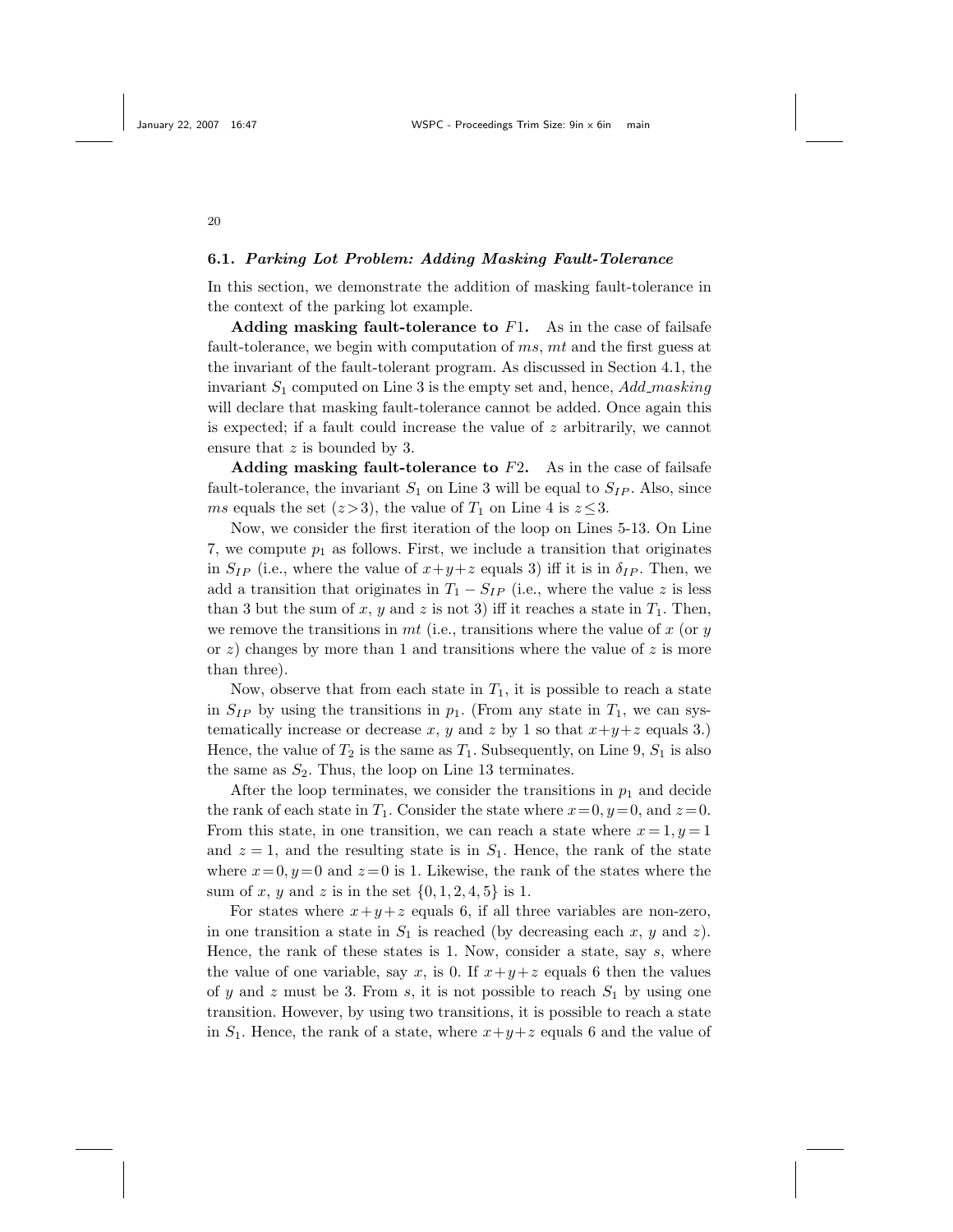*x* (respectively, *y* or *z*) is 0, is 2.

Finally, the rank of the states where  $x+y+z$  equals 7, 8 or 9, is 2.

Now, to obtain the transitions of the masking fault-tolerant program (Line 16), we use the transitions of  $p_1$  where the rank decreases by 1. Thus, the transitions of the masking fault-tolerant program,  $p'$  are as shown in Figure 5.



Fig. 5. Transitions of the Masking Fault-tolerant Program to Parking Lot Problem.

**Remark.** Note that all states in  $T_1$  are not reached in the presence of *F*2. However, as argued in Section 3, one of the goals of our algorithms is to compute the largest possible invariant and largest possible fault-span. This is desirable if the program output by our synthesis procedure is to be used as an input to add fault-tolerance to another fault. Also, the parking lot program designed in this section is masking fault-tolerant to the fault that increments/decrements the value of *x*, *y* and *z* such that the value of these variables is at 3 or less.

#### **7. Related Work**

Numerous approaches exist for automatic generation of the design of a system most of which produce a design from a given specification (i.e.,  $specification-based$  approaches). Specifically, Arora, Attie and Emerson<sup>1</sup> present a method for automatic synthesis of fault-tolerant programs from their temporal logic specifications. Their approach has its roots in other specification-based methods,  $25-28$  where a design is generated from a satisfiability proof of the specification. One of the major differences between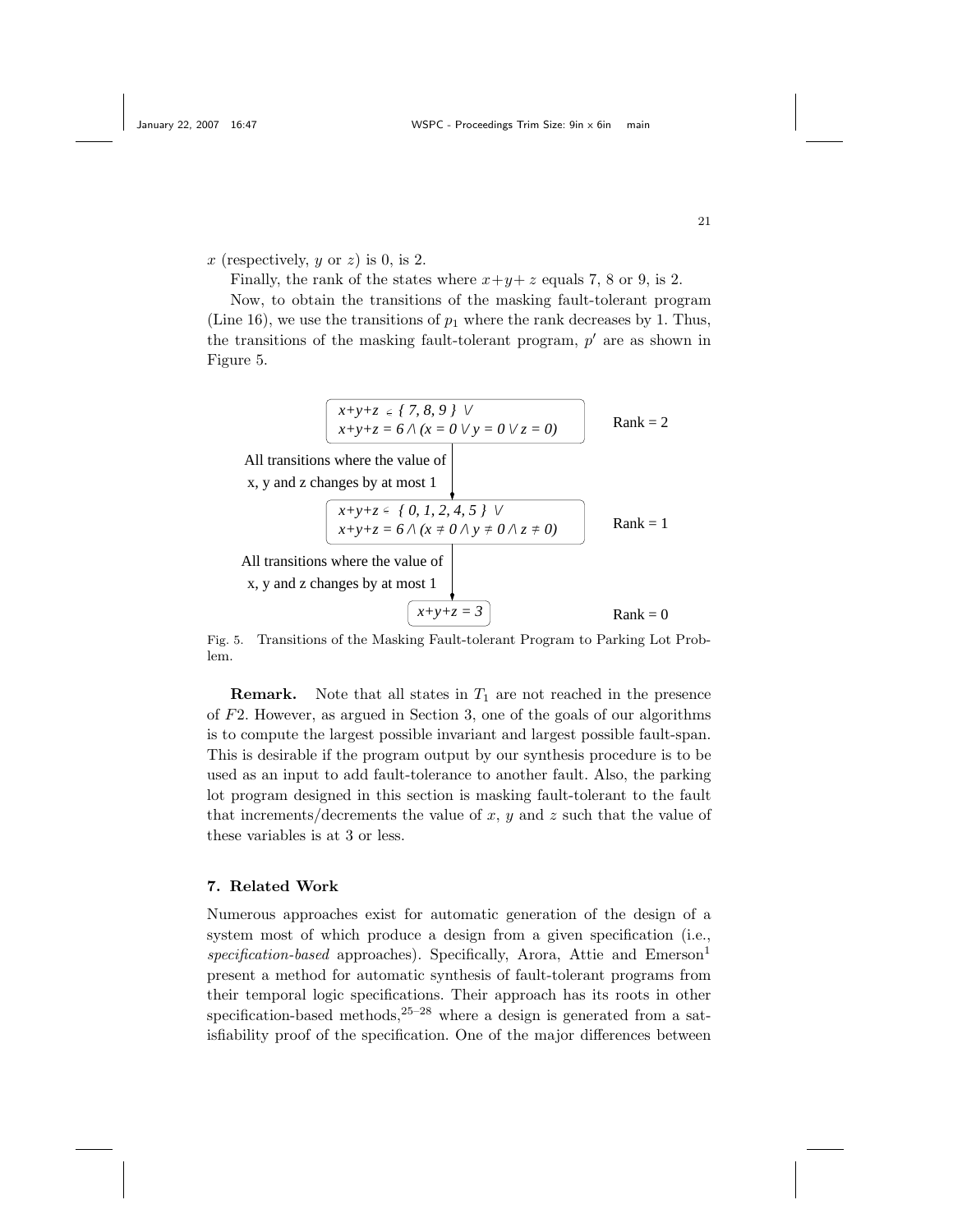specification-based methods and our algorithm is in our input. We begin with an existing design, whereas the specification-based methods<sup>1,25–28</sup> begin with a specification in some temporal logic. For this reason, we believe that our algorithms will be especially useful if a fault-intolerant design is already known or if other constraints (such as unavailability of a complete specification of the given fault-intolerant design) require that we reuse the fault-intolerant design.

In control theory, several approaches  $3-6,29-31$  exist for automatic synthesis of the design of a discrete-event controller from the specification of a controlled system. Our work differs from synthesizing discrete-event controllers in that (i) the computation model for synthesizing controllers is based on prioritized synchronization, whereas ours is based on interleaving, and (ii) the complexity of synthesizing a fault-tolerant design in the context of the formulation presented in this chapter is polynomial (in design state space), whereas the complexity of synthesizing controllers is NP-hard.<sup>32</sup>

In the game-theoretic approaches, many techniques for the synthesis of  $\text{controllers}^{7,33,34}$  and reactive programs<sup>2</sup> are based on the model of twoplayer games where a program makes moves in response to the moves of its environment. The program and its environment interact through a set of interface variables, and hence, the environment can only update the interface variables, whereas, in our model, faults can perturb all program variables. Moreover, in a two-player game model, players take turns and the set of states from where the first player can make a move is disjoint from the set of states from where the second player can move,<sup> $7$ </sup> whereas, in our work, fault-tolerance should be provided against the faults that can execute from any state.

## **8. Impact of Proposed Algorithms and Open Problems**

In this section, we discuss the role of the algorithms presented in this chapter in adding fault-tolerance to the design of distributed programs and automatic addition of *multitolerance* to fault-intolerant designs, where a multitolerant program provides different levels of fault-tolerance corresponding to different types of faults. We also discuss complexity issues and open problems for future work.

**Application in adding multitolerance.** We have reused our algorithms in adding multitolerance to fault-intolerant designs.<sup>24</sup> For example, if a program is simultaneously subject to two classes of faults  $f_1$  and  $f_2$ , and failsafe fault-tolerance is expected against  $f_1$  and masking fault-tolerance is expected against *f*<sup>2</sup> then we use the *Add f ailsafe* and the *Add masking* al-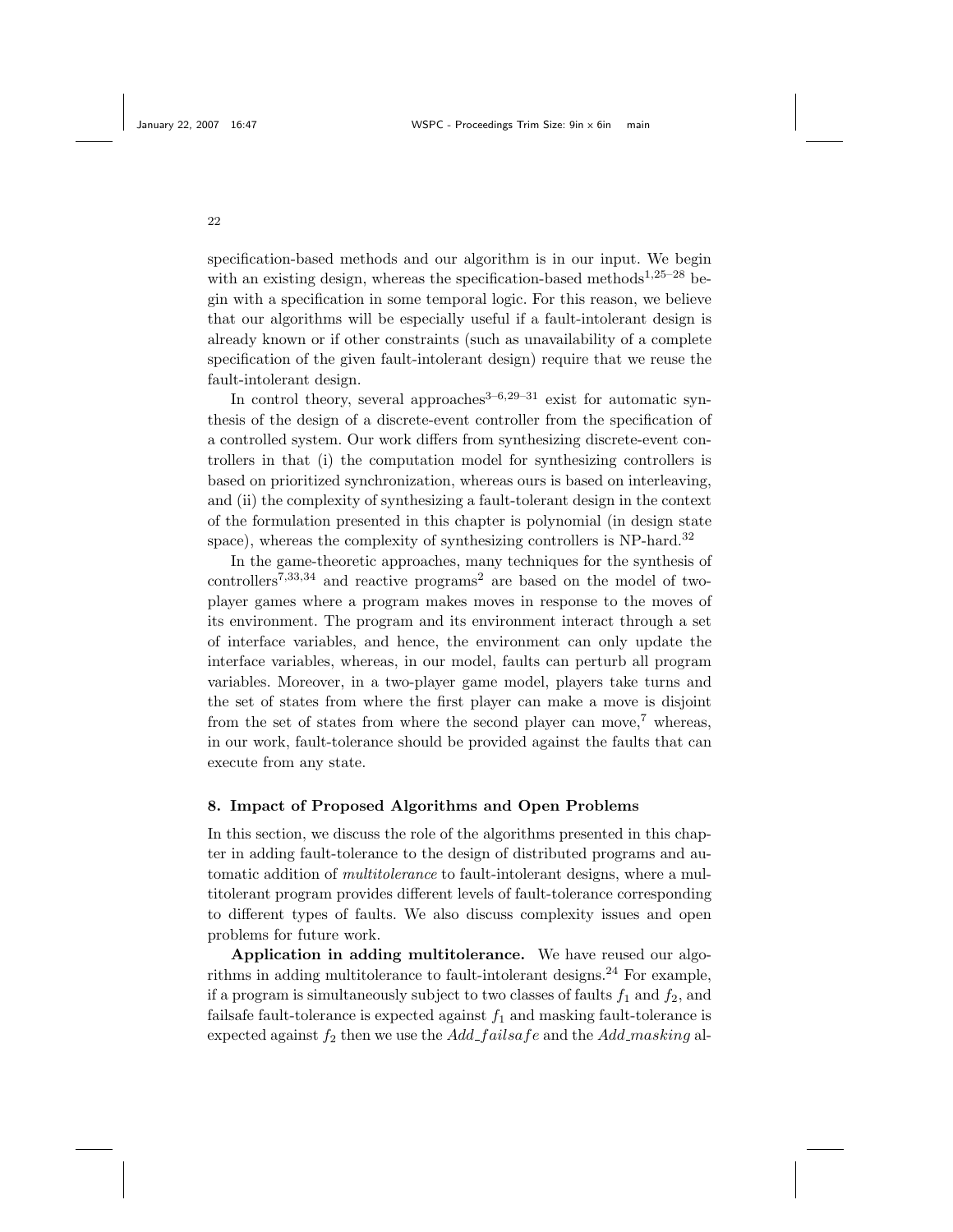gorithms to transform the input fault-intolerant program to a multitolerant program that is failsafe  $f_1$ -tolerant and masking  $f_2$ -tolerant; i.e., *failsafemasking* multitolerance. Using the soundness and completeness of our algorithms, we have developed sound and complete algorithms,  $24$  where we add failsafe-masking and *nonmasking-masking* multitolerance to fault-intolerant programs. We have shown that the complexity of such addition is polynomial in program state space. However, we have shown that adding *failsafenonmasking* multitolerance is NP-hard! This is a surprising result in that in this chapter we showed that the simultaneous addition of failsafe *and* nonmasking fault-tolerance (i.e., masking fault-tolerance) for one fault-type can be done in polynomial time, whereas adding failsafe fault-tolerance for a fault-type  $f_1$  and nonmasking fault-tolerance for a different fault-type  $f_2$  is NP-hard.<sup>24</sup>

**The effect of the safety specification model.** Given the significance of the proposed algorithms for adding fault-tolerance, it is equally important to determine the complexity of such addition of fault-tolerance in a weaker (i.e., more general) model of specification. In particular, in this chapter, we showed that if one represents a safety specification as a set of bad transitions that must not occur in program computations (i.e., bad transitions (BT) model) then the time complexity of adding failsafe, nonmasking, and masking fault-tolerance is polynomial (in program state space). The BT model is a restricted version of Alpern-Schneider's<sup>13</sup> general model of safety specifications, where safety is represented as a set of finite *sequences* of transitions that must not occur in program computations. We have shown<sup>14</sup> that if one uses Alpern-Schneider's general model of safety specification then the complexity of adding masking fault-tolerance will be NP-hard. A direct outcome of this result concerns the complexity of multitolerance in Alpern-Schneider's general model, which is NP-hard, in general, for failsafe-masking and nonmasking-masking multitolerance but unknown for failsafe-nonmasking multitolerance (see Figure 6). Hence, we argue that, for efficient automation, the focus should be on restricted models of safety specifications such as the BT model. We note that even though the BT model is not as expressive as Alpern-Schneider's general safety model, it is still sufficiently expressive to capture numerous practical problems. We have modeled the safety specification of several industrial applications (e.g., an altitude switch controller and a cruise control system<sup>15</sup>) using the BT model. The table in Figure 6 summarizes the effect of the safety specification model on the complexity of adding fault-tolerance and multitolerance in the high atomicity model.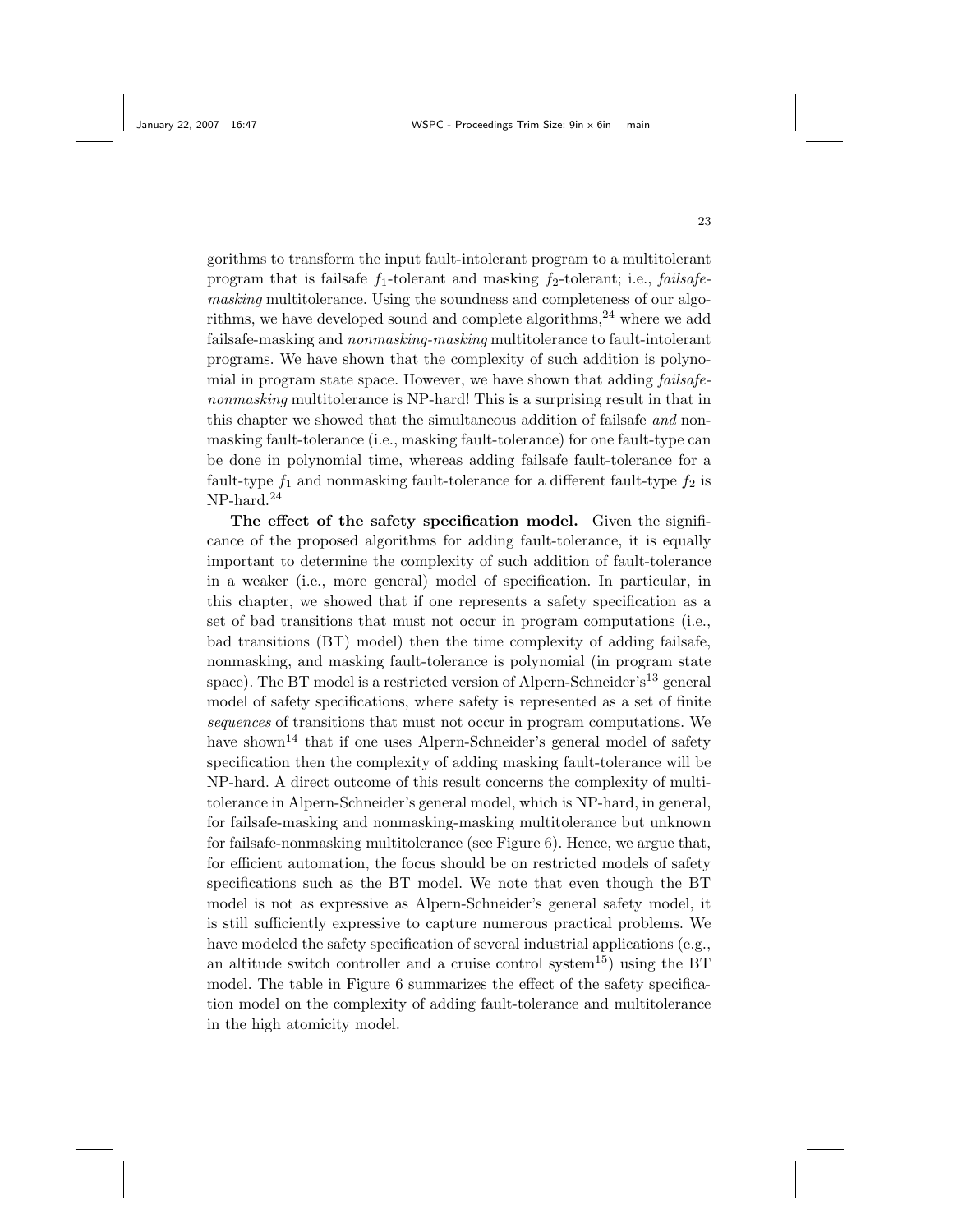|                                                                                                                                                                                                                                        | F        | N  | м               | F+M             | $N+M$     | F+N                                        |  |
|----------------------------------------------------------------------------------------------------------------------------------------------------------------------------------------------------------------------------------------|----------|----|-----------------|-----------------|-----------|--------------------------------------------|--|
| <b>BT Specification Model</b>                                                                                                                                                                                                          | P*<br>P* |    | P*              | Р<br>[24]       | P<br>[24] | <b>NPC [24]</b>                            |  |
| Alpern-Schenider's<br><b>General Model of</b><br><b>Safety Specification</b>                                                                                                                                                           | ?        | P* | <b>NPH [14]</b> | <b>NPH [14]</b> | NPH [14]  | ?                                          |  |
| Legend:<br>NPH: NP-Hard, but not known to be NPC<br>NPC: NP-Complete<br>F+M: Failsafe-Masking Multitolerance<br>P: Polynomial<br>N+M: Nonmasking-Masking Multitolerance<br>? : Open problem<br>F+N: Failsafe-Nonmasking Multitolerance |          |    |                 |                 |           | F: Failsafe<br>N: Nonmasking<br>M: Masking |  |
| *: Results shown in this paper<br>NP: Known to be in NP, but not known to be in P or to be NPC                                                                                                                                         |          |    |                 |                 |           |                                            |  |

Fig. 6. The effect of the safety specification model on the complexity of adding fault-tolerance and multitolerance. (The reference numbers refer to the papers in which the results have been appeared.)

**Adding fault-tolerance to distributed programs.** In this chapter, we addressed the problem of adding fault-tolerance in a high atomicity model, where program processes can read/write all program variables in one atomic step. We have also investigated the addition of fault-tolerance to the design of distributed programs, where processes have read/write restrictions with respect to program variables. Specifically, we illustrate that adding masking<sup>22</sup> and failsafe<sup>35</sup> fault-tolerance to distributed programs is NP-complete (in program state space). (Please see the second row, first and third columns of the table in Figure 7). To deal with the exponential complexity of the addition problem for distributed programs, Kulkarni, Arora and Chippada<sup>36</sup> present a set of deterministic polynomial heuristics. These heuristic are applied to provide a deterministic method for deciding about removing/retaining transitions (respectively, states) during the addition of fault-tolerance. Kulkarni and Ebnenasir<sup>23</sup> also present heuristics for enhancing the level of the tolerance of nonmasking distributed programs to masking fault-tolerance. Using these heuristics, Ebnenasir and Kulkarni<sup>15</sup> have developed an extensible software framework, called Fault-Tolerance Synthesizer (FTSyn), where developers can add fault-tolerance to (distributed) programs. We have used FTSyn for automatic addition of faulttolerance to the design of several programs including Byzantine agreement, token rings, diffusing computation, and a simplified version of an altitude switch.<sup>15</sup> FTSyn has also been used in Networked Embedded Software Technology (NEST).<sup>37</sup> (The source code of FTSyn is available at http://www. cs.mtu.edu/*∼*aebnenas/research/tools/ftsyn.htm.) To our knowledge,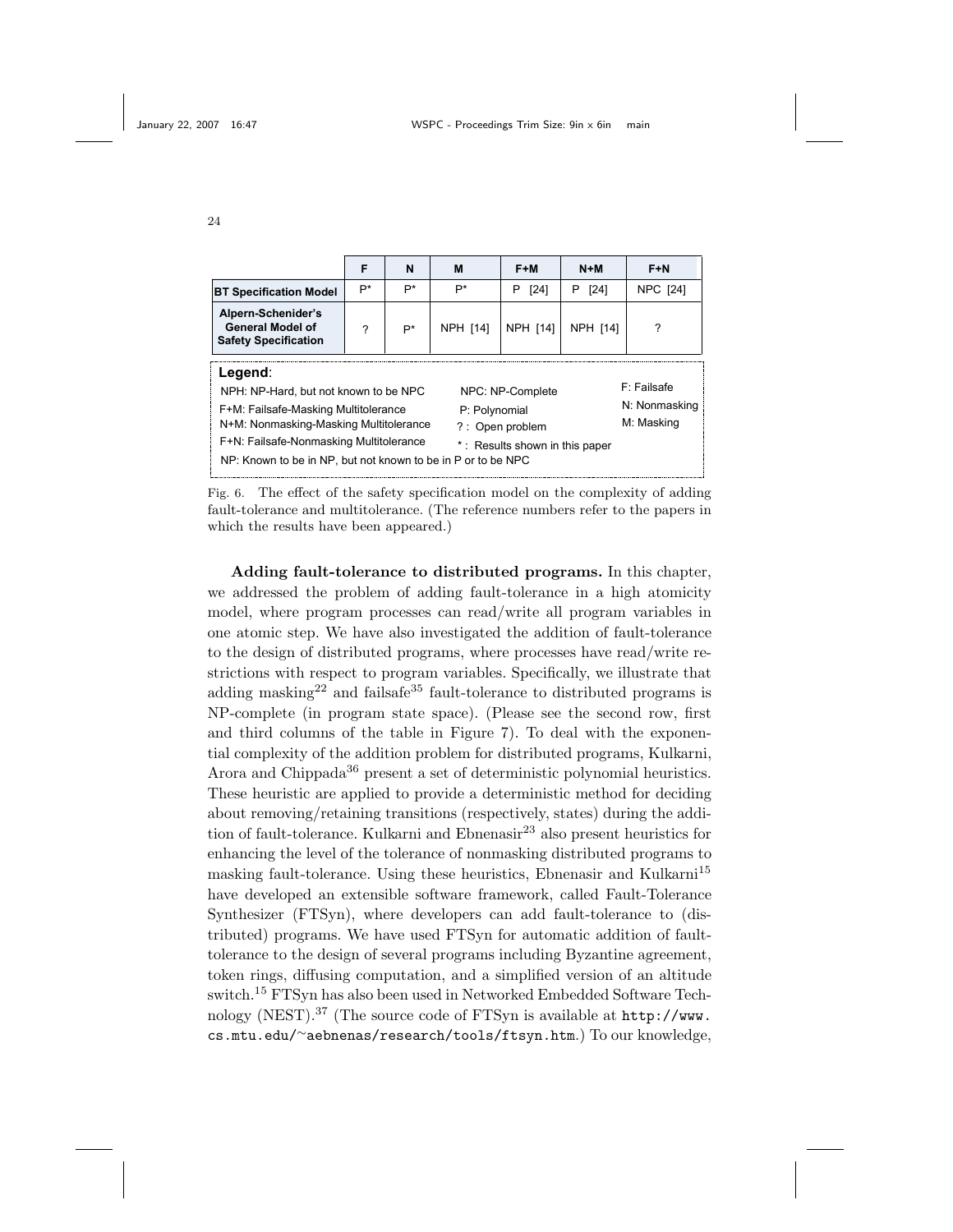FTSyn is the first software tool for automatic addition of fault-tolerance to distributed programs.

Another way to reduce the complexity is to identify sufficient conditions for polynomial-time addition of fault-tolerance. Kulkarni and Ebnenasir<sup>35</sup> have identified a class of distributed programs and a class of specifications for which failsafe fault-tolerance can be added in polynomial time. They have also shown that programs and specifications for commonly encountered problems such as consensus, commit and agreement fall in this class. It follows that failsafe fault-tolerant programs for these problems can be designed in polynomial time. We have used these results<sup>38</sup> to identify heuristics that strengthen the given specification (respectively, add determinism to the given fault-intolerant program) in such a way that failsafe faulttolerance can be added in polynomial time by using the modified specification (respectively, program). Yet another approach for dealing with the exponential complexity of adding fault-tolerance to distributed programs is to provide reuse during synthesis. Towards this end, we have presented a synthesis method<sup>39</sup> for adding pre-synthesized fault-tolerance components during the synthesis of different programs. We have used such components  $39,40$ for dealing with message loss, link/node failure, and process-restart faults.

|                             |                  | N  | М          | $F+M$           | $N+M$                   | F+N      |
|-----------------------------|------------------|----|------------|-----------------|-------------------------|----------|
| <b>High Atomicity Model</b> | D*               | D* | D*         | P [24]          | [24]<br>P               | NPC [24] |
| <b>Distributed Programs</b> | NPC [35] NP [22] |    | NPC $[22]$ | <b>NPC [24]</b> | NPC $[24]$   NPC $[24]$ |          |

Fig. 7. The effect of program model on the complexity of adding fault-tolerance in the bad transition (BT) safety specification model.

Even though the algorithms presented in this chapter add fault-tolerance to high atomicity programs, they provide an upper bound for reasoning about the possibility of adding fault-tolerance to distributed programs. For example, we have used<sup>23</sup> the high atomicity algorithms of this chapter in reasoning about the feasibility of enhancing the level of fault-tolerance from nonmasking to masking for distributed programs. Specifically, we search the recovery paths provided by a nonmasking fault-tolerant program from each state *s* outside the invariant to find those paths of execution where safety specification is preserved; i.e., safe recovery paths. To find safe recovery paths in distributed programs, we have to ensure the safety of the actions of each individual process considering all possible combinations of the states of other processes, which is a computationally expensive task. Hence, we first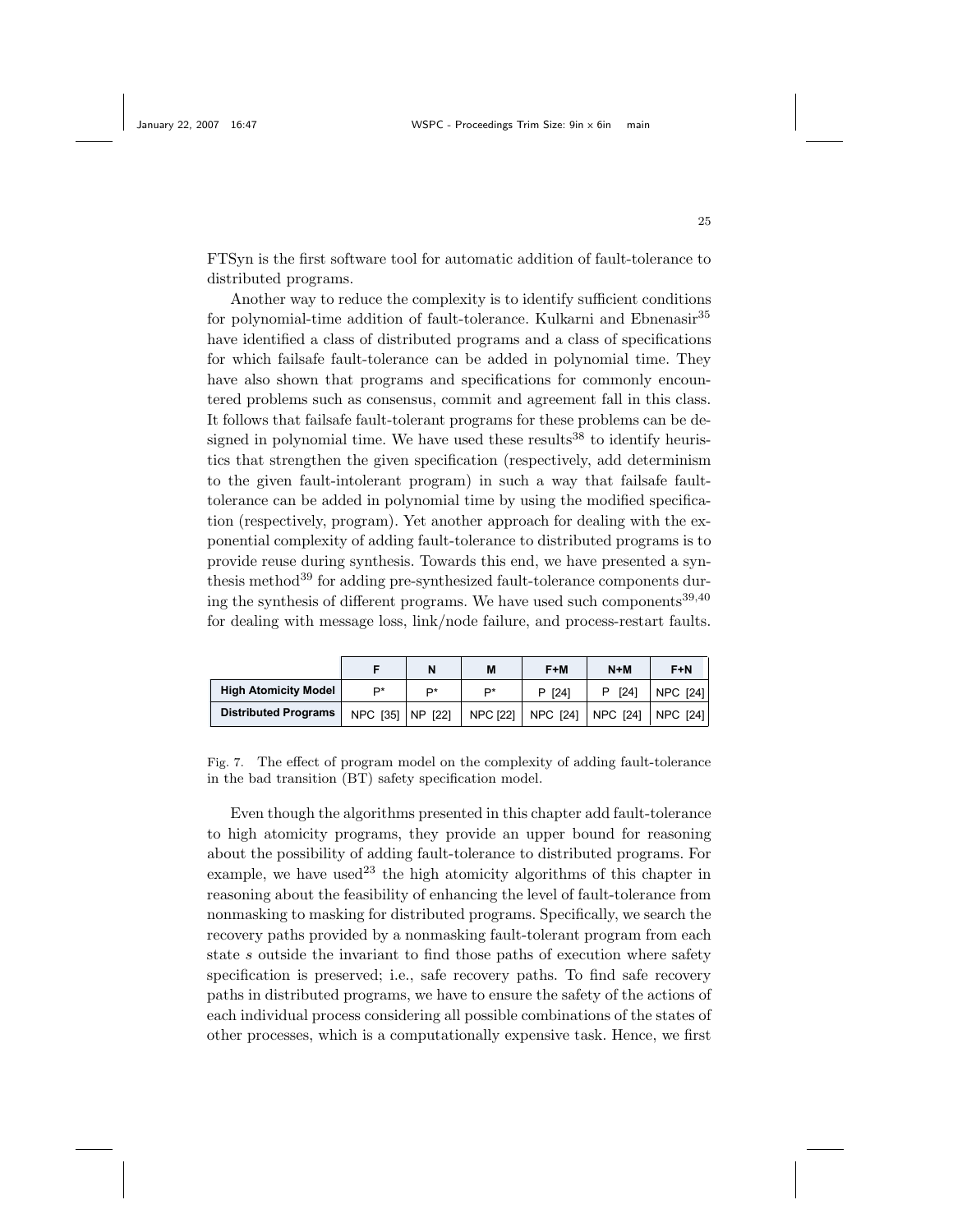use the high atomicity algorithms of this chapter to investigate whether the high atomicity version of the nonmasking program provides a safe recovery path originated at *s*. If the high atomicity nonmasking program does not provide any safe recovery originated at *s* then we infer that providing such a safe recovery for a distributed version of that programs would be impossible.

## **9. Conclusions and Future Work**

In this chapter, we considered the problem of adding fault-tolerance to the design of a given fault-intolerant program represented as a finite state machine. The input to the problem was the design of a fault-intolerant program, its invariant, its safety specification and faults. The output of the problem was the design of a fault-tolerant program with a new invariant.

While solving the addition problem, we considered three commonly encountered fault-tolerance levels in a high atomicity program model, where a process could read and write all variables in an atomic step. The three levels –failsafe, nonmasking and masking– were based on the extent to which the original specification is satisfied when faults occur. We presented three polynomial-time (in the program state space) algorithms for adding faulttolerance to a fault-intolerant program. We also illustrated that the invariant output by our algorithm is maximal and that the fault-tolerant program output by our algorithm provides maximal non-determinism inside the invariant. As argued in Section 3, this property is desirable when designing multitolerant programs where one adds fault-tolerance for multiple classes of faults in a stepwise fashion. Kulkarni and Ebnenasir<sup>24</sup> illustrate how they use the algorithms presented in this chapter to design sound and complete algorithms for stepwise addition of multitolerance. We also summarized the impact of the proposed algorithms on the addition of fault-tolerance to distributed programs.

In a broader perspective, we are interested in identifying the problems and formulations where the addition of fault-tolerance can be achieved efficiently (in polynomial time), and also the problems for which exponential complexity is inevitable (unless  $P = NP$ ). By identifying such a boundary, we can determine the problems and formulations that can reap the benefits of automation and the problems for which heuristics need to be developed in order to benefit from automation. This chapter helps to make this boundary more precise in that we presented a high atomicity model of computation and a bad transition (called BT) model of safety specification for which adding three levels of fault-tolerance to existing programs can be done in polynomial time (in program state space). Furthermore, we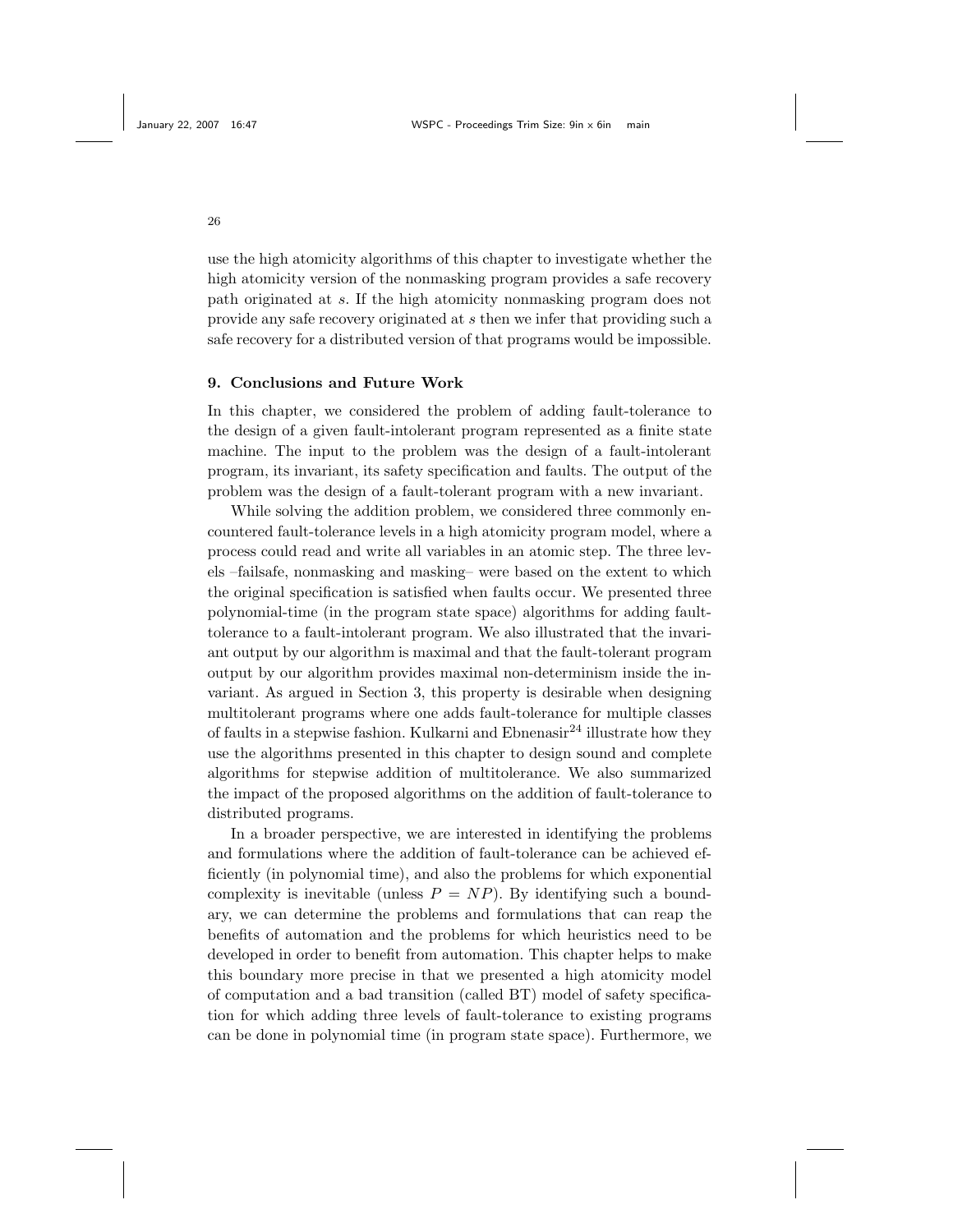discussed the effect of the safety specification model on the complexity of adding fault-tolerance.

We are currently investigating the application of different state space reduction techniques in the addition of fault-tolerance. Specifically, we plan to incorporate techniques used in model checking (e.g., partial ordering, state compression) in the implementation of the software framework Fault-Tolerance Synthesizer  $(FTSyn)^{15}$  so that we extend the scope of synthesis to programs with large state space.

## **References**

- 1. P. C. Attie, A. Arora, and E. A. Emerson. Synthesis of fault-tolerant concurrent programs. *ACM Transactions on Programming Languages and Systems (TOPLAS). (A preliminary version of this paper appeared in Proceedings of the 17th ACM Symposium on Principles of Distributed Computing (PODC), 1998.)*, 26(1):125 – 185, 2004.
- 2. A. Pnueli and R. Rosner. On the synthesis of a reactive module. In *ACM Symposium on Principles of Programming Languages*, pages 179–190, Austin, Texas, 1989.
- 3. P.J. Ramadge and W.M. Wonham. The control of discrete event systems. *Proceedings of the IEEE*, 77(1):81–98, 1989.
- 4. K.H. Cho and J.T. Lim. Synthesis of fault-tolerant supervisor for automated manufacturing systems: A case study on photolithography process. *IEEE Transactions on Robotics and Automation*, 14(2):348–351, April 1998.
- 5. Karen Rudie, Stephane Lafortune, and Feng Lin. Minimal communication in a distributed discrete-event systems. *IEEE Transactions On Automatic Control*, 48(6), June 2003.
- 6. Kurt Ryan Rohloff. *Computations on distributed discrete-event systems*. PhD thesis, University of Michigan, MI, USA, 2004.
- 7. N. Wallmeier, P. Hütten, and Wolfgang Thomas. Symbolic synthesis of finitestate controllers for request-response specifications. In *CIAA, LNCS, Vol. 2759*, pages 11–22, 2003.
- 8. A. Arora and Sandeep S. Kulkarni. Detectors and correctors: A theory of fault-tolerance components. In *International Conference on Distributed Computing Systems*, pages 436–443, May 1998.
- 9. A. Arora and Sandeep S. Kulkarni. Component based design of multitolerant systems. *IEEE Transactions on Software Engineering*, 24(1):63–78, January 1998.
- 10. S. S. Kulkarni. *Component-based design of fault-tolerance*. PhD thesis, Ohio State University, OH, USA, 1999.
- 11. Wilfried Steiner, John Rushby, Maria Sorea, and Holger Pfeifer. Model checking a fault-tolerant startup algorithm: From design exploration to exhaustive fault simulation. In *The International Conference on Dependable Systems and Networks*, pages 189–198, Florence, Italy, June 2004. IEEE Computer Society.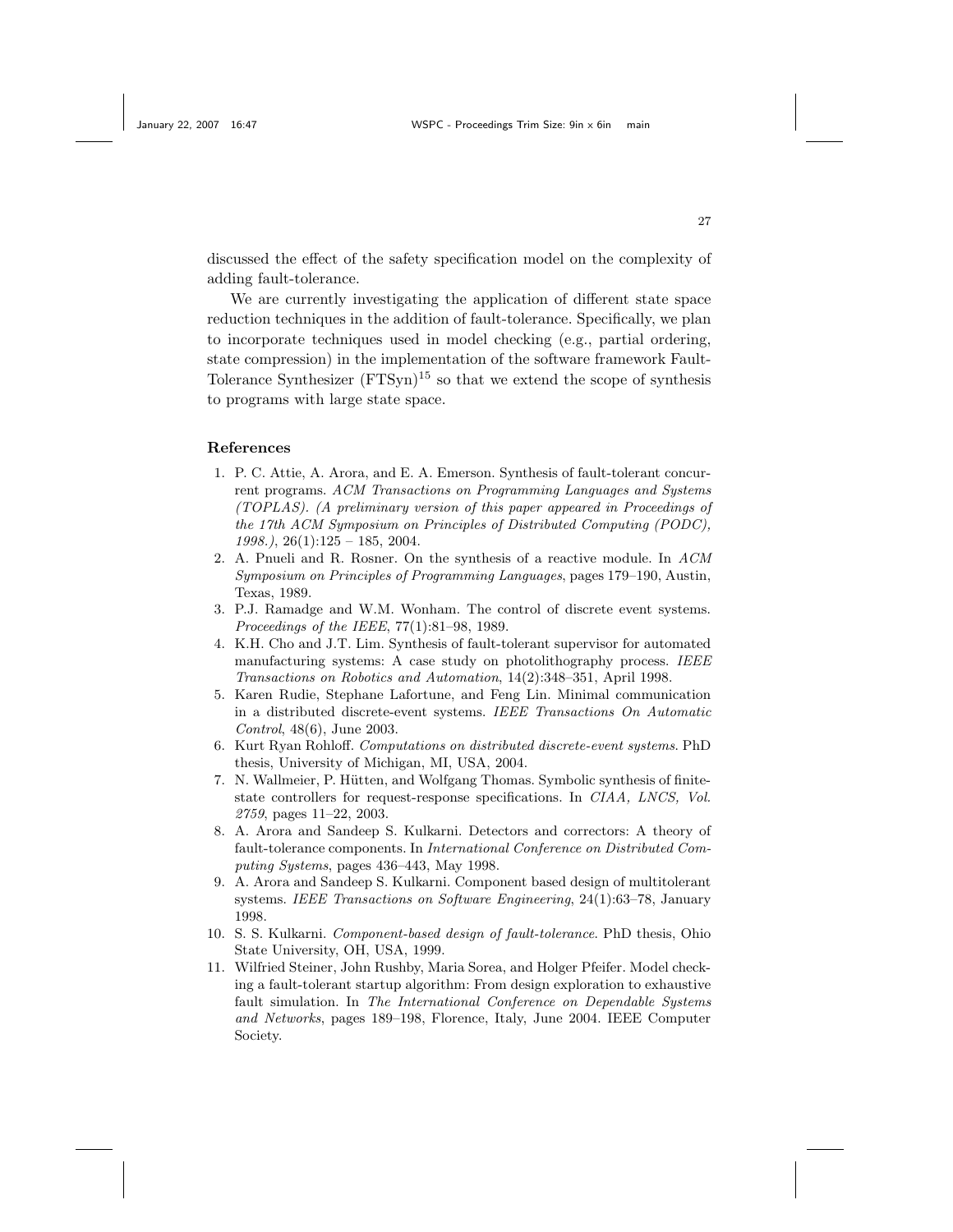- 12. M. J. Fischer, N. .A. Lynch, and M. S. Peterson. Impossibility of distributed consensus with one faulty processor. *Journal of the ACM*, 32(2):373–382, 1985.
- 13. B. Alpern and F. B. Schneider. Defining liveness. *Information Processing Letters*, 21:181–185, 1985.
- 14. S. S. Kulkarni and A. Ebnenasir. The effect of the safety specification model on the complexity of adding masking fault-tolerance. *IEEE Transaction on Dependable and Secure Computing*, 2(4):348–355, 2005.
- 15. Ali Ebnenasir and Sandeep S. Kulkarni. FTSyn: A framework for automatic synthesis of fault-tolerance. http://www.cs.mtu.edu/*∼*aebnenas/research/ tools/ftsyn.htm.
- 16. A. Arora and M. G. Gouda. Closure and convergence: A foundation of fault-tolerant computing. *IEEE Transactions on Software Engineering*, 19(11):1015–1027, 1993.
- 17. E. W. Dijkstra. Self-stabilizing systems in spite of distributed control. *Communications of the ACM*, 17(11), 1974.
- 18. A. Arora and Sandeep S. Kulkarni. Designing masking fault-tolerance via nonmasking fault-tolerance. *IEEE Transactions on Software Engineering*, 24(6):435–450, 1998. A preliminary version appears in the Proceedings of the Fourteenth Symposium on Reliable Distributed Systems, Bad Neuenahr, 174–185, 1995.
- 19. G. Varghese. *Self-stabilization by local checking and correction*. PhD thesis, MIT/LCS/TR-583, 1993.
- 20. Sandeep S. Kulkarni and Anish Arora. Automating the addition of faulttolerance. Technical Report MSU-CSE-00-13, Department of Computer Science, Michigan State University, East Lansing, Michigan, June 2000.
- 21. E. W. Dijkstra. *A Discipline of Programming*. Prentice Hall, 1976.
- 22. S. S. Kulkarni and A. Arora. Automating the addition of fault-tolerance. In *In Proceedings of the 6th International Symposium on Formal Techniques in Real-Time and Fault-Tolerant Systems*, pages 82–93, 2000.
- 23. Sandeep S. Kulkarni and A. Ebnenasir. Enhancing the fault-tolerance of nonmasking programs. In *Proceedings of the 23rd International Conference on Distributed Computing Systems*, pages 441–449, 2003.
- 24. Sandeep S. Kulkarni and Ali Ebnenasir. Automated synthesis of multitolerance. In *In Proceedings of International Conference on Dependable Systems and Networks (DSN), Palazzo dei Congressi, Florence, Italy*, pages 209–218, July 2004.
- 25. E. A. Emerson and E. M. Clarke. Using branching time temporal logic to synchronize synchronization skeletons. *Science of Computer Programming*, 2:241–266, 1982.
- 26. P. Attie and E. Emerson. Synthesis of concurrent systems with many similar processes. *ACM Transactions on Programming Languages and Systems*, 20(1):51–115, 1998.
- 27. Z. Manna and P. Wolper. Synthesis of communicating processes from temporal logic specifications. *ACM Transactions on Programming Languages and Systems*, 6:68–93, 1984.